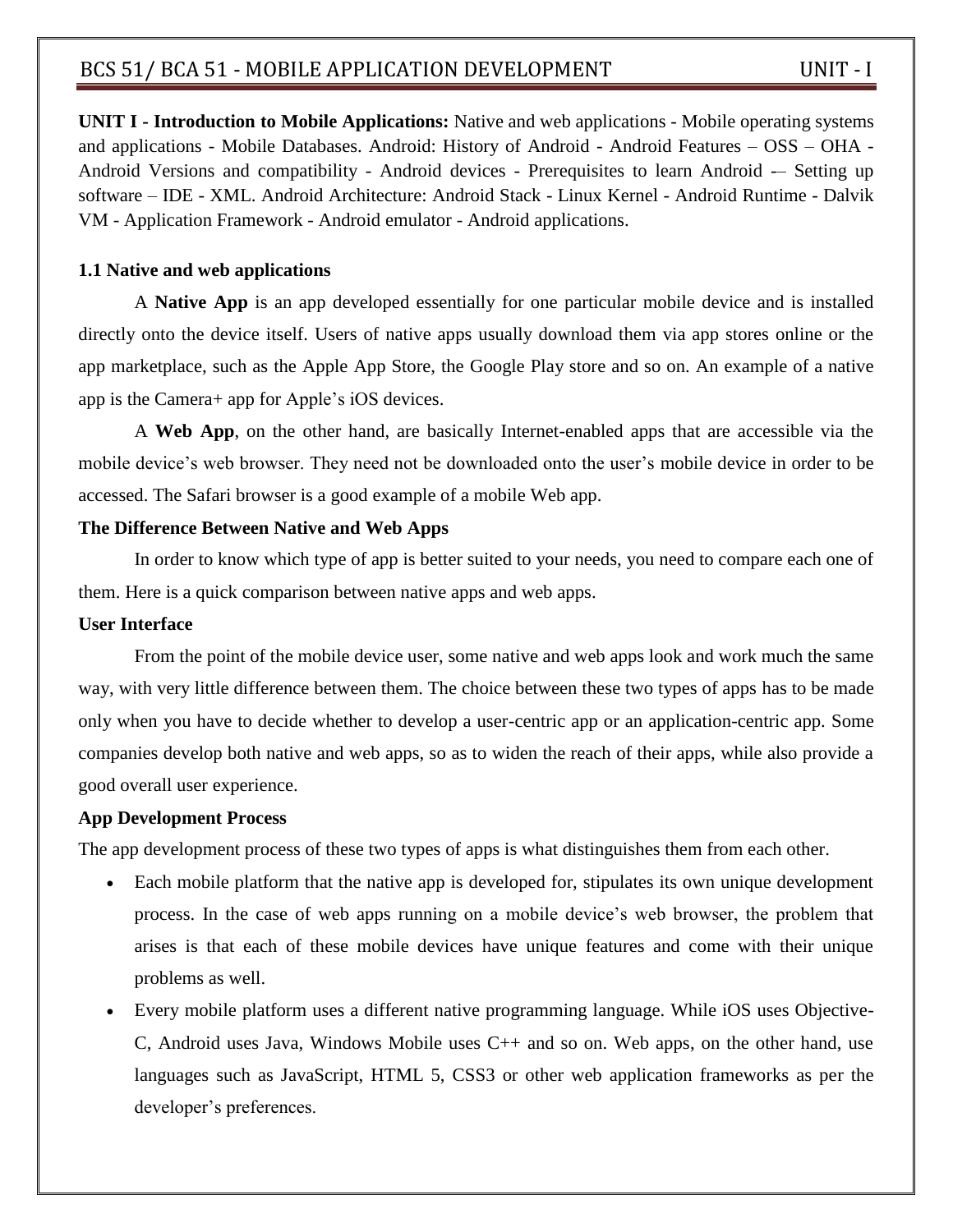Each mobile platform offers the developer its own standardized SDK, development tools and other user interface elements, which they can use to develop their native app with relative ease. In the case of web apps, though, there is no such standardization and the developer has no access to SDKs or tools of any sort.

#### **Accessibility**

- A native app is totally compatible with the device's hardware and native features, such as an accelerometer, camera and so on. Web apps, on the other hand, can access only a limited amount of a device's native features.
- While a native app works as a standalone entity, the problem is that the user has to keep downloading updates. A web app, on the other hand, updates itself without the need for user intervention. However, it necessarily needs to be accessed via a mobile device's browser.

#### **1.2 Mobile operating systems and applications**

 A mobile operating system (Mobile OS) is a software platform on top of which other programs called application programs, can run on mobile devices such as personal digital assistant (PDA), tablets, cellular phones, smartphones and so on. Over the years, Mobile OS design has experienced a three-phase evolution: from the PC-based operating system to an embedded operating system to the current smartphone-oriented operating system in the past decade. Throughout the process, Mobile OS architecture has gone from complex to simple to something in-between. The evolution process is naturally driven by the technology advancements in hardware, software, and the Internet.

#### **1.2.1 Hardware**

 The industry has been reducing the factor size of microprocessors and peripherals to design actual mobile devices. Before the form factor size was reduced enough, the mobile device could not achieve both small size and processing capability at the same time. We had either a PC-sized laptop computer or a much weaker personal data assistant (PDA) in phone size. Mobile operating systems for PDAs usually did not have full multitasking or 3D graphics support. Features like sensors, such as accelerometers, and capacitor-based touch screens were not available in the past mobile operating systems.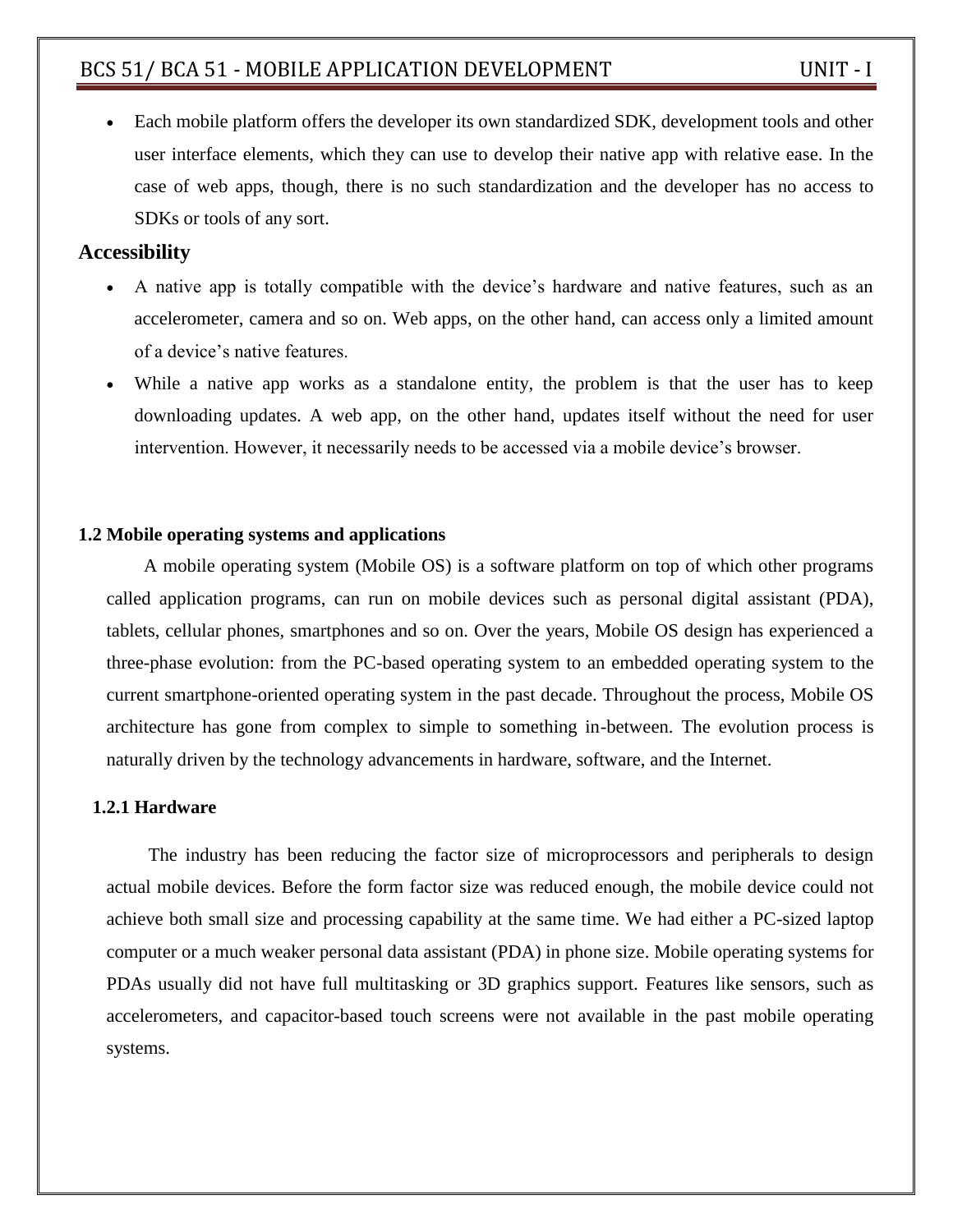#### **1.2.2 Software**

With a laptop computer, the software is mainly focused on the user's productivity, where support for keyboard and mouse that have precise inputs are essential. The software for a personal data assistant, as its name implies, helps the user to manage personal data such as contacts information, email, and so on. The mobile operating systems were not designed for good responsiveness or smoothness with a rich user interface (UI) including both touch screen and other sensors.

#### **1.2.3 Internet**

 Along with Internet development, especially after Web 2.0, there is abundant information in the network waiting to be searched, organized, mined, and brought to users. People are increasingly living with the Internet instead of just browsing the Web. More and more people are involved in the development, including information contribution, application development, and social interactions. The mobile operating systems cannot be self-contained, but have to be open systems.



#### **1.2.4 Mobile OS: Android**

Android is an open source operating system for mobile devices developed by Google and the Open Handset Alliance. With 22,7% it is the second most used operating system for mobile devices worldwide behind Symbian. The system architecture consists of

- a modified Linux Kernel
- open source Libraries coded in C and C++
- the Android Runtime, which considers core libraries that disposals the most core functions of Java. As virtual machine it uses Dalvin, which enables to execute Java applications.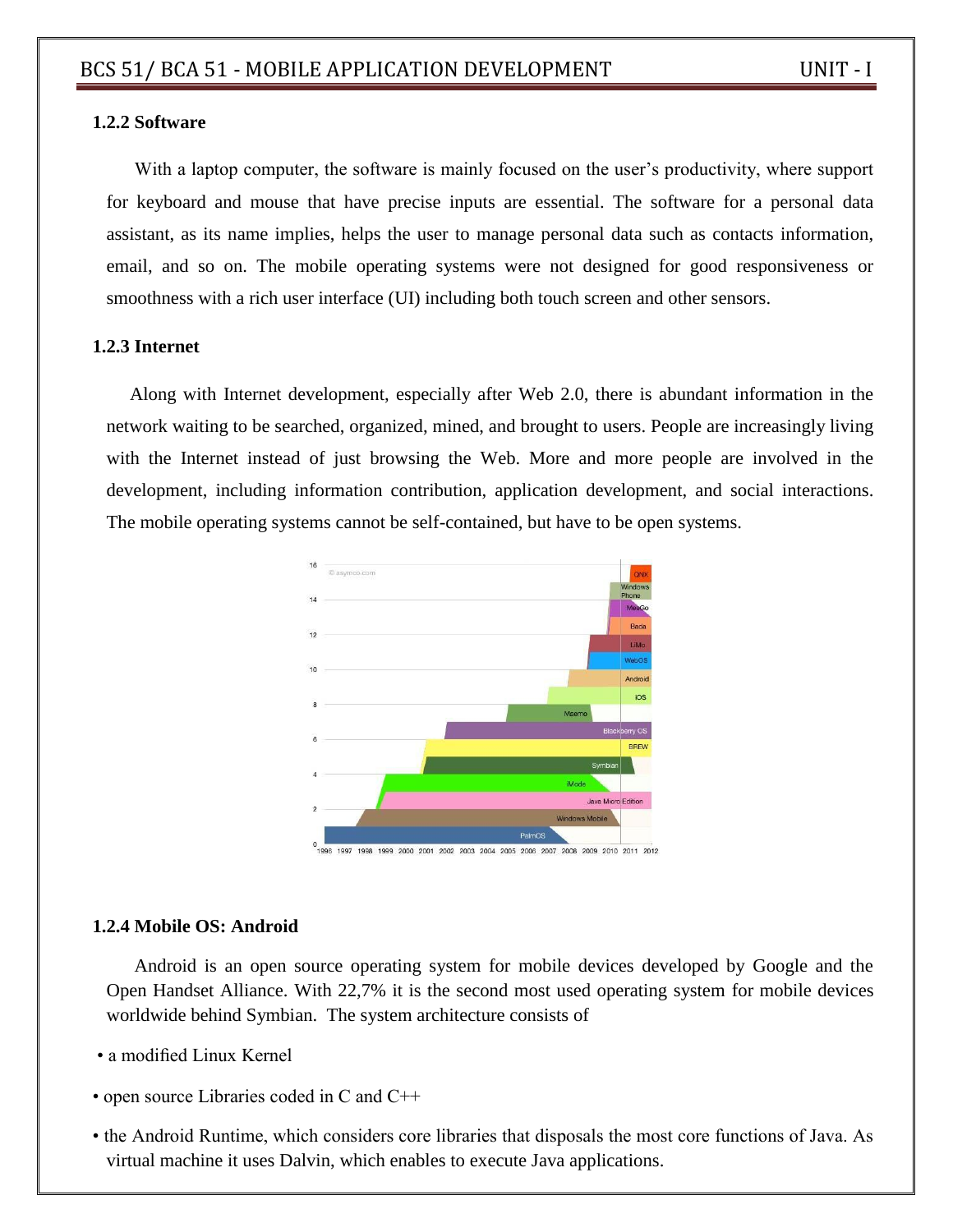- an Application Framework, which disposals services and libraries coded in Java for the application
- and the Applications, which operate on it

Android, iOS and Windows Phone use the same model of application sandboxing, which is shown in below Fig. Each application owns a unique identity and any data, process or permission belongs to it. For example, the data assigned to one application identity has no access to any other data of another applications identity. This sandboxing model will have discussed closer in the following by using the example of Android, to underlay the understatement for it.



Android, iOS, Windows Phone Sandboxing Model

#### **1.2.5 Mobile OS: BlackBerry OS**

Blackberry OS is the proprietary mobile operating system, developed by the Canadian company Research in Motion and is used for Blackberry devices only. Instead of all the other regarded mobile operating systems, it is mainly developed for business usage. Gartner says that it is one of the most popular mobile operating system today with 16,0% market share, but they also predict a decreasing relevance in the future.



Fig. 4. BlackBerry OS Sandboxing Mode

BlackBerry OS uses an older model for application sandboxing, which can be seen in above Fig. It uses different trust roles for assignments and applications have full access to the complete device and data. It is also requiring to sign an application via Certificate Authorities (CA) or generated (selfsigned) certificate to run code on the device.

Furthermore, the signature provides information about the privileges for an application, which is necessary because applications have full access on BlackBerry devices, because of its sandboxing model.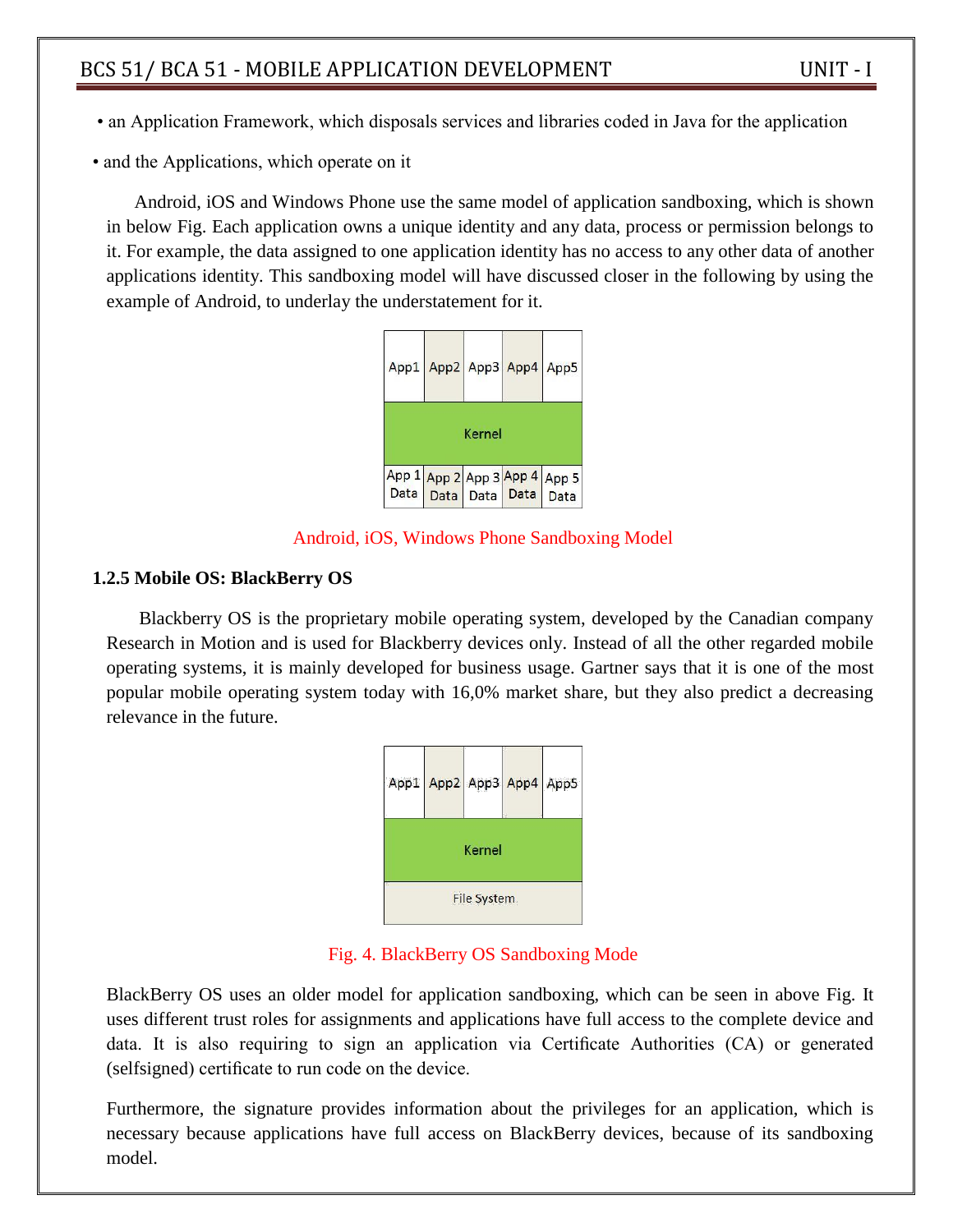#### **1.2.6 Mobile OS: iOS**

The proprietary mobile operating system iOS is only used for Apple devices like the iPhone and is a further development of the operating system Mac OSX. Its market share grew continuously over the last year to 15,7

The system architecture is identical to the Mac OSX architecture and consists of the following components:

- Core OS: The kernel of the operating system
- Core Services: Fundamental system-services, which are subdivided in different frameworks and based on C and Objective C. For example, offers the CF Network Frame work the functionality to work with known network protocols.
- Media: Considers the high-level frameworks, which are responsible for using graphic-, audio- and video technologies.
- Coca Touch: Includes the UIKIT, which is an Objective based framework and provides a number of functionalities, which are necessary for the development of an iOS Application like the User Interface Management

Like in the Android section mentioned, iOS uses a similar sandboxing model.

Furthermore, applications must be signed with an issued certificate. This ensures that application have not been manipulated and ensures the runtime to check if an application has not become untrusted since it was last used. Uneven Android applications, iOS applications can only be signed with an official certification

#### **1.2.7 Windows Phone**

- Windows Phone is a successor of the operating system Windows Mobile of the software developer Microsoft. By comparison to the other discussed mobile operating systems, the market share is low with only 4,2%.
- Windows Phone uses technologies and tools, which are also used in the station based application development, like the development environment Visual Studio and the Frameworks Silverlight, XNA and .NET Compact. Furthermore, Windows Phone considers a complete integration with the Microsoft Services Windows Live, Zune, Xbox Live and Bing.
- For sandboxing Windows Phone uses the same model like Android and iOS. Furthermore 3rd party applications can only be signed with an official certification, like iOS Application.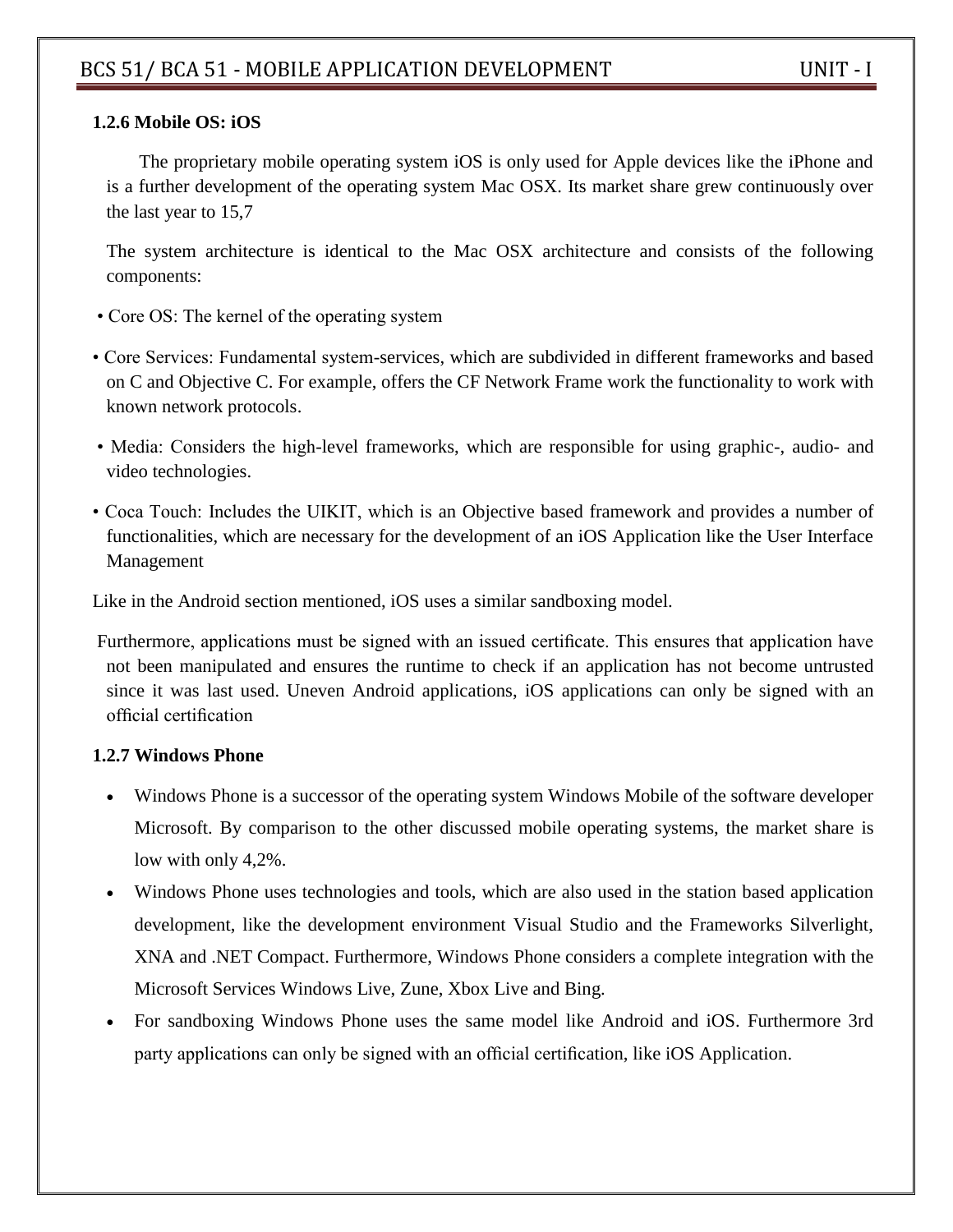## **1.2.8 Mobile Applications**

The diagram shows four basic apps (App 1, App 2, App 3 and App 4), just to give the idea that there can be multiple apps sitting on top of Android.

- Mobile applications (also known as mobile apps) are software programs developed for mobile devices such as [smartphones](https://www.lifewire.com/best-smartphones-4043781) and [tablets.](https://www.lifewire.com/best-android-tablets-4047805) They turn mobile devices into miniature powerhouses of function and fun.
- Some devices come preloaded with some mobile apps courtesy of their manufacturers or the mobile [service providers](https://www.lifewire.com/how-does-a-mobile-network-work-2373338) with which they're associated (for example, Verizon, AT&T, T-Mobile, etc.), but many more apps are available through device-specific app stores.
- These apps are like any user interface you use on Android; for example, when you use a music player, the GUI on which there are buttons to play, pause, seek, etc is an application.
- Similarly, is an app for making calls, a camera app, and so on. All these apps are not necessarily from Google.
- Anyone can develop an app and make it available to everyone through Google Play Store. These apps are developed in Java, and are installed directly, without the need to integrate with Android OS.

# **1.3 Mobile Databases**

# **1.3.1 What is Mobile Database?**

A mobile database is a database that can be connected to by a mobile computing device over a mobile network. And it is portable and physically separate from the corporate database server.

But mobile database is capable of communicating with that corporate database server from remote sites allowing the sharing of corporate database.

With mobile databases, users have access to corporate data on their laptop, PDA, or other Internet access device that is required for applications at remote sites.

# **1.3.2 The components of a mobile database environment**

 **Corporate database server** and DBMS that deals with and stores the corporate data and provides corporate applications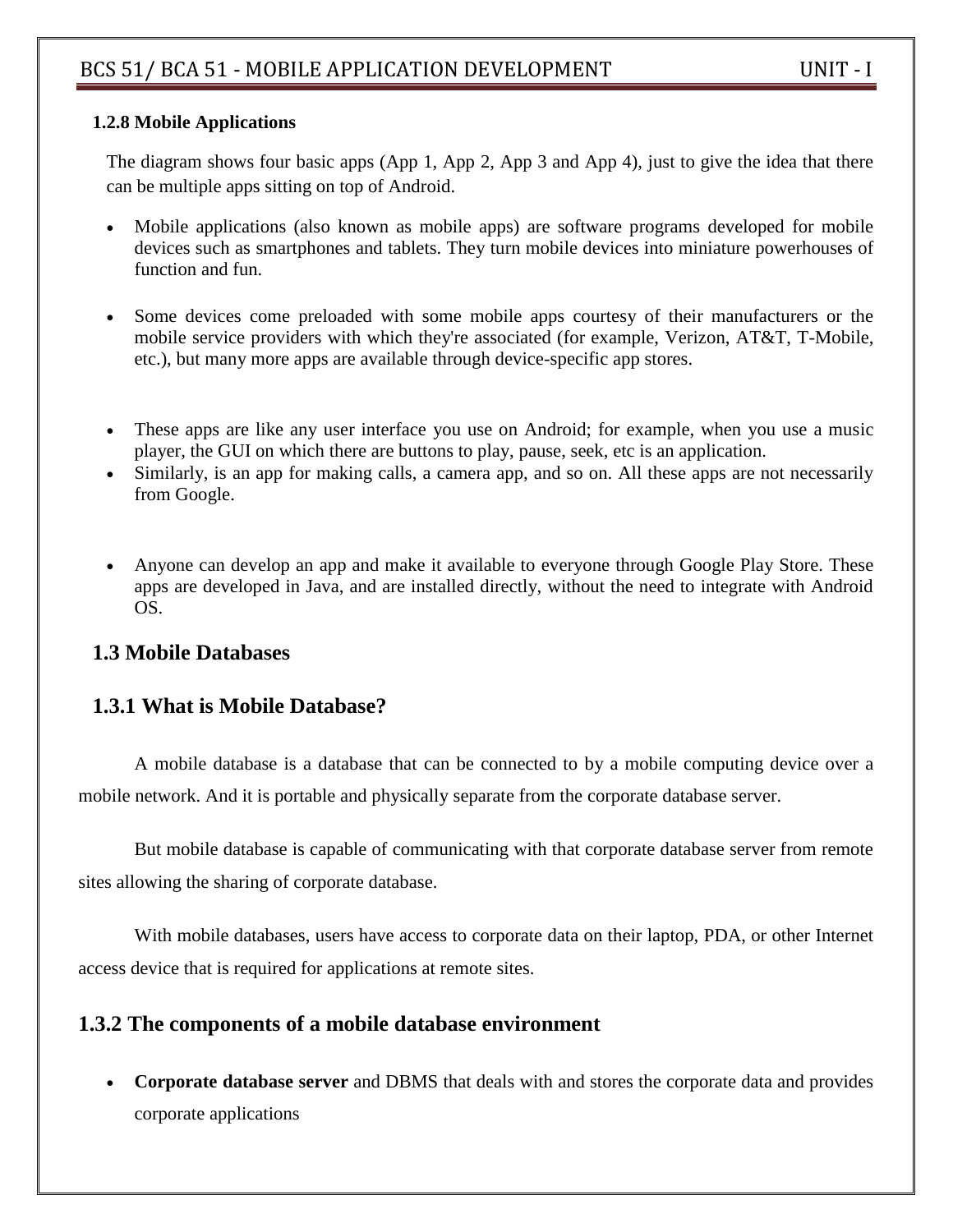- **Remote database** and DBMS usually manages and stores the mobile data and provides mobile applications
- **mobile database platform** that includes a laptop, PDA, or other Internet access devices
- Two-way communication links between the corporate and mobile DBMS.

Based on the particular necessities of mobile applications, in many of the cases, the user might use a mobile device may and log on to any corporate database server and work with data there, while in others the user may download data and work with it on a mobile device or upload data captured at the remote site to the corporate database.



The communication between the corporate and mobile databases is usually discontinuous and is typically established or gets its connection for a short duration of time at irregular intervals. Although unusual, some applications require direct communication between the mobile databases. The two main issues associated with mobile databases are the management of the mobile database and the communication between the mobile and corporate databases.

#### **1.3.3 Features of mobile database**

- Communicate with centralized database server through modes such as wireless or internet access
- Replicate data on centralized database server and mobile device
- Synchronize data on centralized database server and mobile device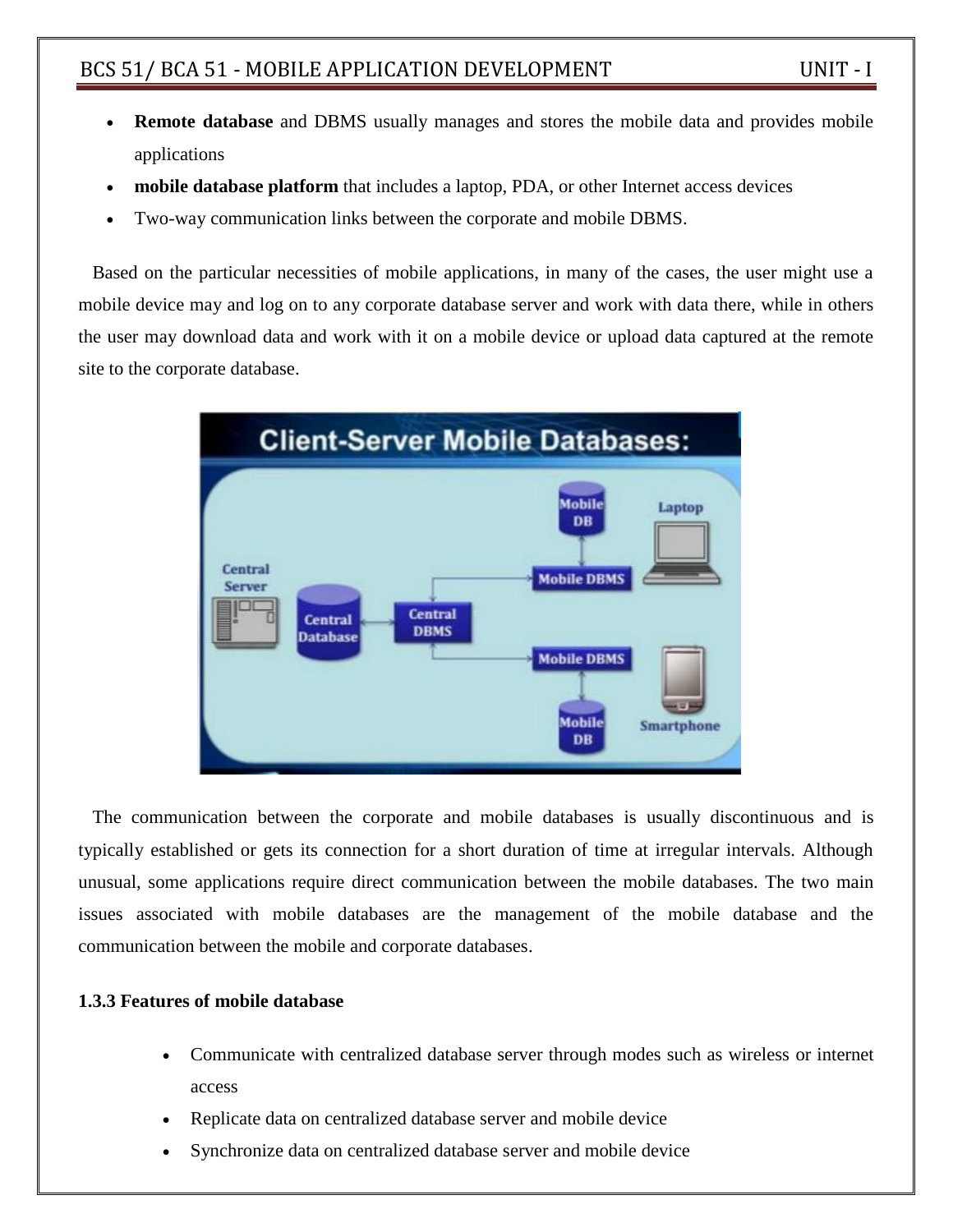- Capture data from various sources such as internet
- Manage/analyze data on the mobile device
- Create customized mobile applications

#### **1.4 Android: History of Android**

#### **1.4.1 What is Android?**

Android is a Linux based operating system it is designed primarily for touch screen mobile devices such as smart phones and tablet computers. Android is an operating system and programming platform developed by Google for Smartphone and other mobile devices (such as tablets). It can run on many different devices from many different manufacturers. Android includes a software development kit for writing original code and assembling software modules to create apps for Android users. It also provides a marketplace to distribute apps. Altogether, Android represents an ecosystem for mobile apps.

These applications are more comfortable and advanced for the users. The hardware that supports android software is based on ARM architecture platform. The android is an open source operating system means that it's free and any one can use it.

The android development supports with the full java programming language. Even other packages that are API and JSE are not supported. The first version 1.0 of android development kit (SDK) was released in 2008 and latest updated version is jelly bean.

#### **Android: History of Android**

The history and versions of android are interesting to know. The code names of android ranges from A to J currently, such as **Aestro**, **Blender**, **Cupcake**, **Donut**, **Eclair**, **Froyo**, **Gingerbread**, **Honeycomb**, **Ice Cream Sandwitch**, **Jelly Bean**, **KitKat** and **Lollipop**. Let's understand the android history in a sequence.

1) Initially, **Andy Rubin** founded Android Incorporation in Palo Alto, California, United States in October, 2003.

2) In 17th August 2005, Google acquired android Incorporation. Since then, it is in the subsidiary of Google Incorporation.

3) The key employees of Android Incorporation are **Andy Rubin**, **Rich Miner**, **Chris White** and **Nick Sears**.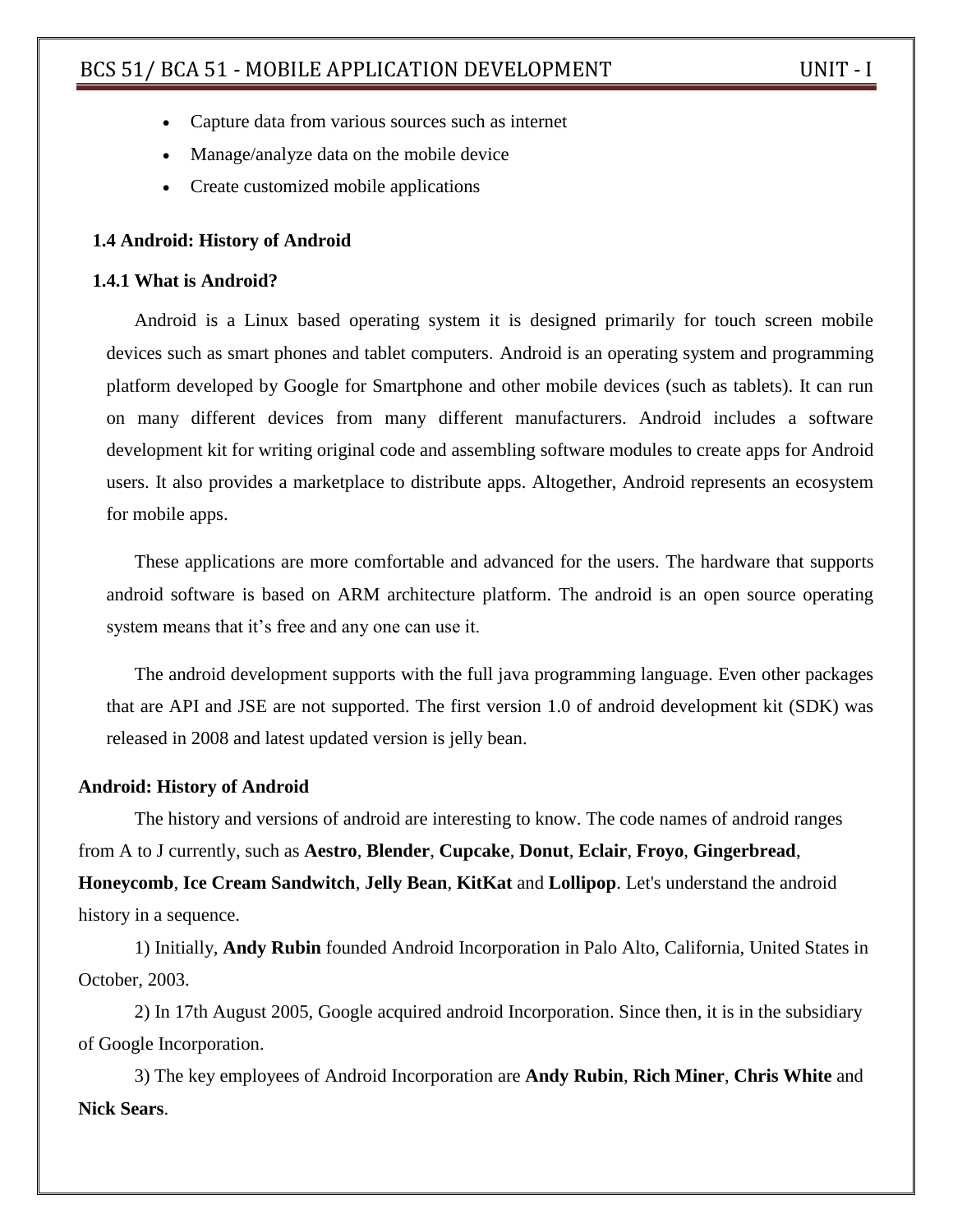4) Originally intended for camera but shifted to smart phones later because of low market for camera only.

5) Android is the nick name of Andy Rubin given by coworkers because of his love to robots.

- 6) In 2007, Google announces the development of android OS.
- 7) In 2008, HTC launched the first android mobile.

#### **Android Versions, Codename and API**

Let's see the android versions, codenames and API Level provided by Google.

| <b>Version</b>   | Code name                  | <b>API</b> Level |
|------------------|----------------------------|------------------|
| 1.5              | Cupcake                    | 3                |
| 1.6              | Donut                      | 4                |
| 2.1              | Eclair                     | 7                |
| 2.2              | Froyo                      | 8                |
| 2.3              | Gingerbread                | 9 and 10         |
| 3.1 and 3.3      | Honeycomb                  | 12 and 13        |
| 4.0              | <b>Ice Cream Sandwitch</b> | 15               |
| 4.1, 4.2 and 4.3 | <b>Jelly Bean</b>          | 16, 17 and 18    |
| 4.4              | KitKat                     | 19               |
| 5.0              | Lollipop                   | 21               |
| 6.0              | Marshmallow                | 23               |
| 7.0              | Nougat                     | 24-25            |
| 8.0              | Oreo                       | 26-27            |

#### **1.5 Features of Android**

Android is a powerful operating system competing with Apple 4GS and supports great features. Few of them are listed below −

**Beautiful UI** Android OS basic screen provides a beautiful and intuitive user interface.

**Connectivity** GSM/EDGE, IDEN, CDMA, EV-DO, UMTS, Bluetooth, Wi-Fi, LTE, NFC and WiMAX.

**Storage** SQLite, a lightweight relational database, is used for data storage purposes.

**Media support** H.263, H.264, MPEG-4 SP, AMR, AMR-WB, AAC, HE-AAC, AAC 5.1, MP3, MIDI, Ogg Vorbis, WAV, JPEG, PNG, GIF, and BMP.

**Messaging** SMS and MMS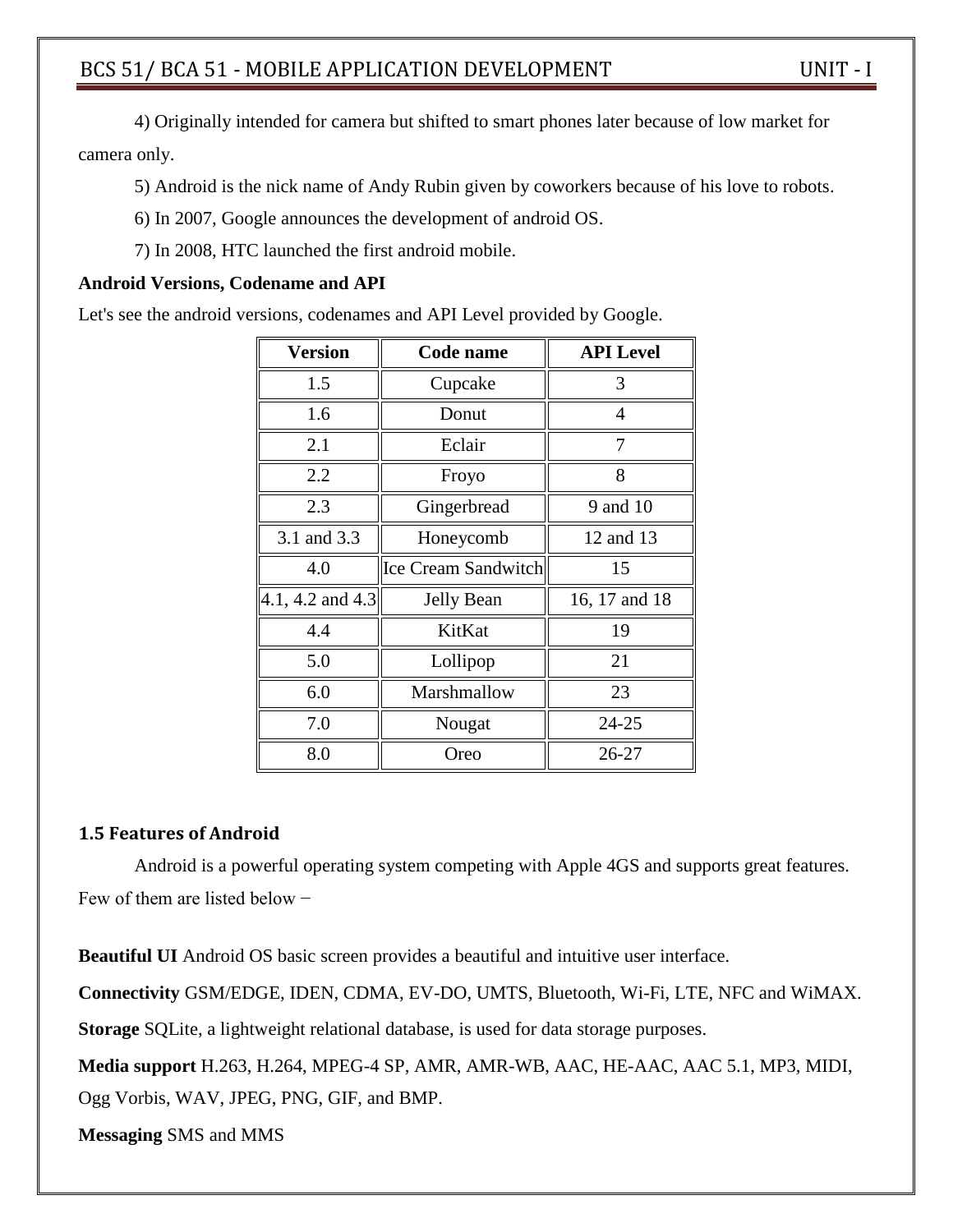**Web browser** Based on the open-source WebKit layout engine, coupled with Chrome's V8 JavaScript engine supporting HTML5 and CSS3.

**Multi-touch** Android has native support for multi-touch which was initially made available in handsets such as the HTC Hero.

**Multi-tasking** User can jump from one task to another and same time various application can run simultaneously.

**Resizable widgets** Widgets are resizable, so users can expand them to show more content or shrink them to save space.

**Multi-Language** Supports single direction and bi-directional text.

**GCM** Google Cloud Messaging (GCM) is a service that lets developers send short message data to their users on Android devices, without needing a proprietary sync solution.

**Wi-Fi Direct** A technology that lets apps discover and pair directly, over a high-bandwidth peer-to-peer connection.

**Android Beam** A popular NFC-based technology that lets users instantly share, just by touching two NFC-enabled phones together.

#### **1.6 OSS**

OSS is IT for running a communication network. OSS is either Operational Support Systems or Operations Support Systems.

It is a set of programs that help a communications service provider for monitor, control, analyze, and manage a telephone or computer network.

OSS is software (Occasionally hardware) applications that support back-office activities which operate a telecommunication network, provision and maintain customer services

It is traditionally used by network planners, service designers, operations, architects, support, and engineering teams in the service provider. Increasingly product managers and senior staff under the CTO or COO may also use or rely on OSS to some extent.

#### **OSS break down:**

#### **Operational/operations:**

Relating to the day-to-day tasks of supplying and supporting communication services. Getting technical and infrastructure jobs done.

Running the network and services. As opposed to the business of selling, marketing or billing.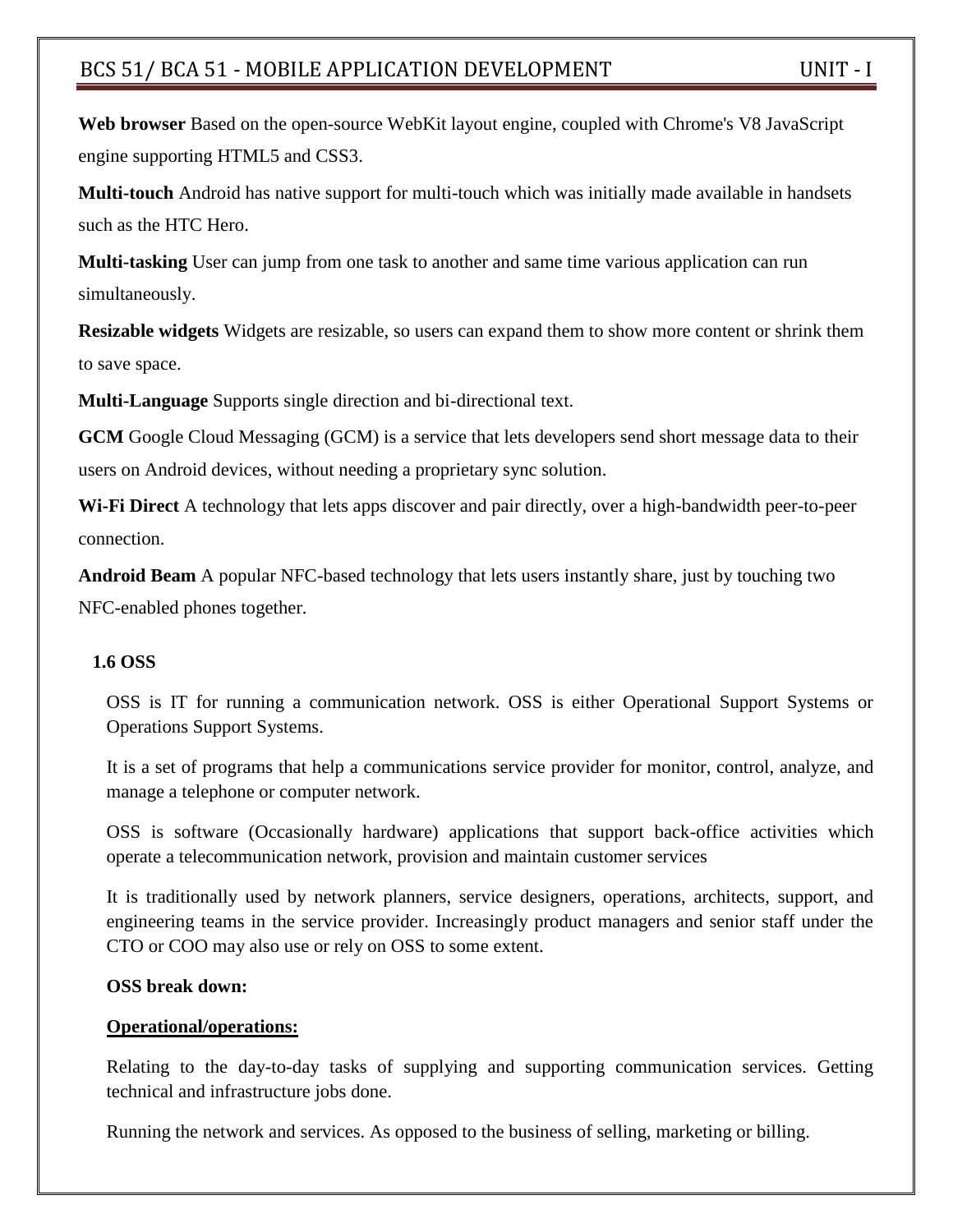## **Support:**

Enabling and improving the service provider's operational activities:

Automating operational tasks; executing them faster; making them consistent; and tracking progress/results.

## **Systems**

One or more distinct software applications, that is responsible for doing specific OSS jobs, running on servers, or on devices installed in the network, or executed in the Cloud.

## **1.6.1 Functions of OSS**

- Network managemet systems
- Service delivery
- Service fulfillment, including the network inventory, activation and provisioning
- Service assurance
- Customer Care

## **1.6.2 Advantages of OSS**

- Support communications
- Support collaborations
- Control industrial process
- Savings through processes redesign
- Savings through processes integration
- Efficiently process business transactions
- Update corporate data base
- Centralized data repository for strategic decisions
- Competitive advantages through the ability of adapt business easier and faster.

## **1.7 OHA**

The **Open Handset Alliance** (OHA) is a business alliance that was created for the purpose of developing open mobile device standards. The OHA has approximately 80 member companies, including HTC, Dell, Intel, Motorola, Qualcomm and Google. The OHA's main product is the Android platform - the world's most popular smartphone platform.

It was established on 5th November, 2007, led by Google. It is committed to advance open standards, provide services and deploy handsets using the Android Platform.

OHA members are primarily mobile operators, handset manufacturers, software development firms, semiconductor companies and commercialization companies. Members share a commitment to expanding the commercial viability of open platform development.

OHA develop technologies that will significantly lower the cost of developing and distributing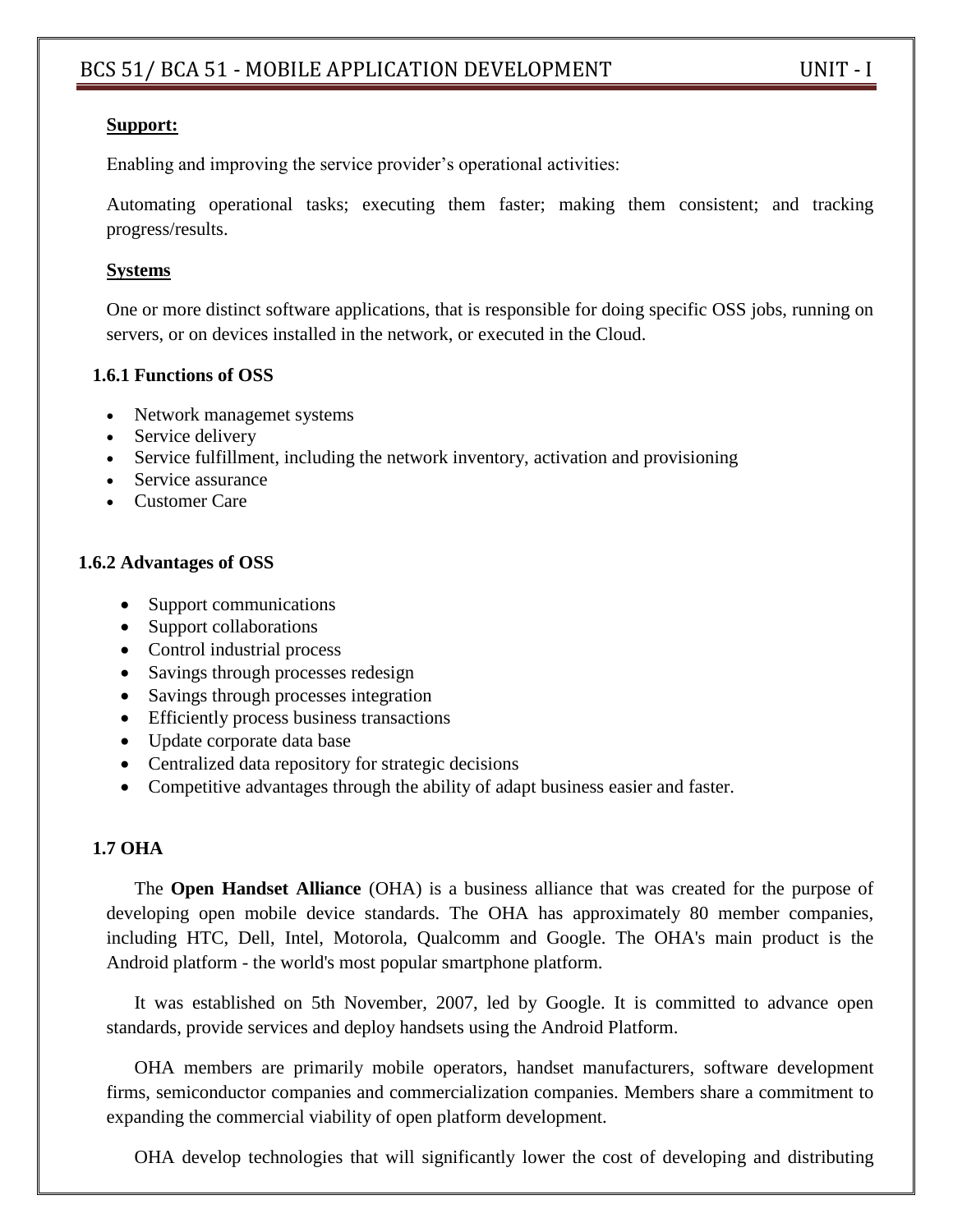mobile devices and services.

OHA devoted to advancing open standards for mobile devices.

Each Android Device Manufacturer of OHA partners can customize Android to suit their needs.

OHA member companies back the open platform concept for a number of reasons, as follows:

- Lower overall handset costs: Opens up resources, which facilitates the focus on creating innovative applications, solutions and services.
- Developer-friendly environment: In the open-source community, developers share notes to expedite application development.
- Post-development: Provides an ideal channel for application marketing and distribution.

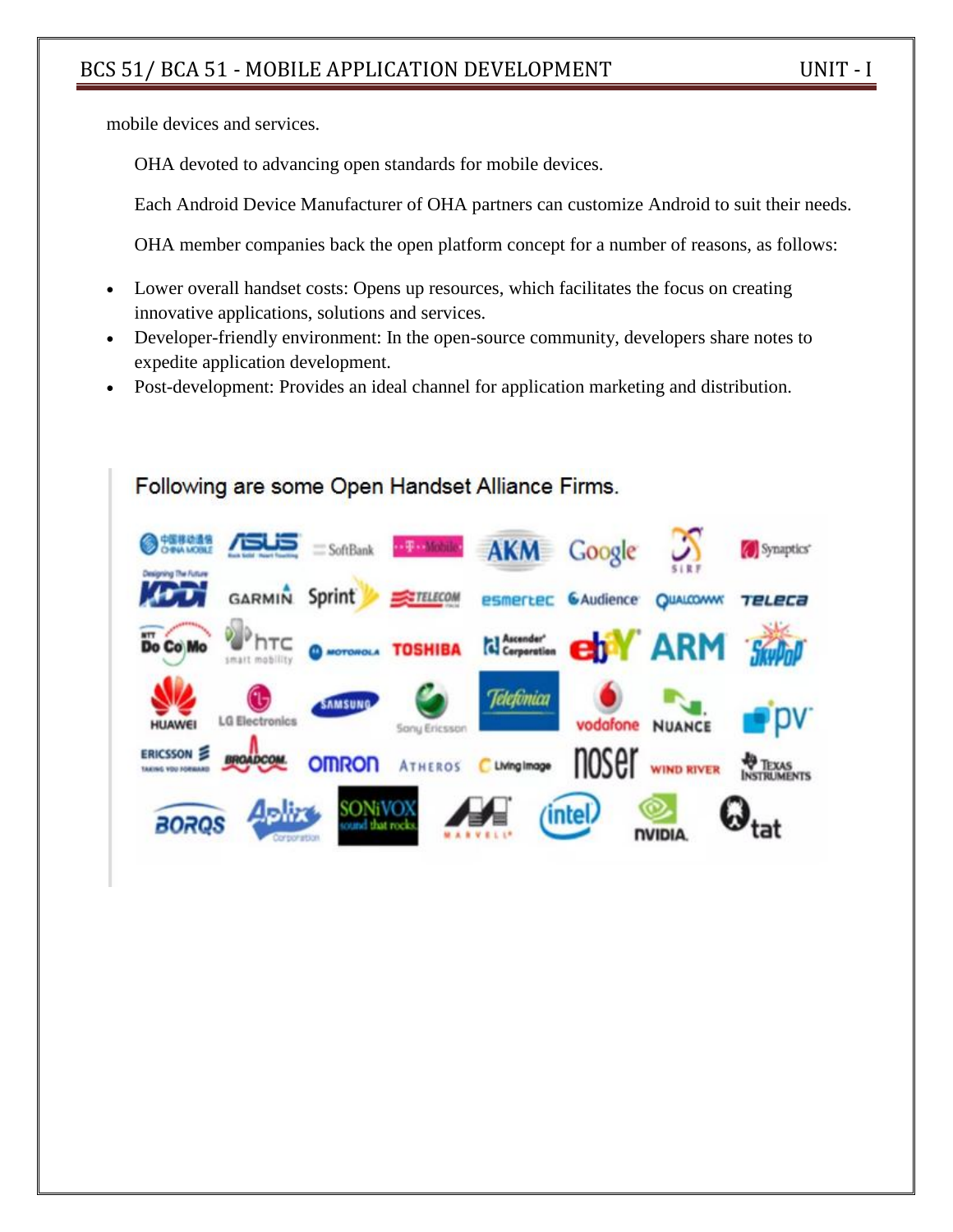

# **1.8 Android Versions**

#### **1- Android 1.0 and 1.1**(**Unnamed**)

Both versions are first commercial versions. They are officially released publicly in 2008 and 2009. The first android commercial version was placed on HTC dream device. These versions were released without codename. The features in

Android 1.0 :

- Google Maps
- Camera
- Gmail, Contacts and Google Synchronization
- Web Browser
- Wireless supports WiFi and Bluetooth

Android 1.1 :

- Add Save attachment in message
- Provides reviews and details when user search business on maps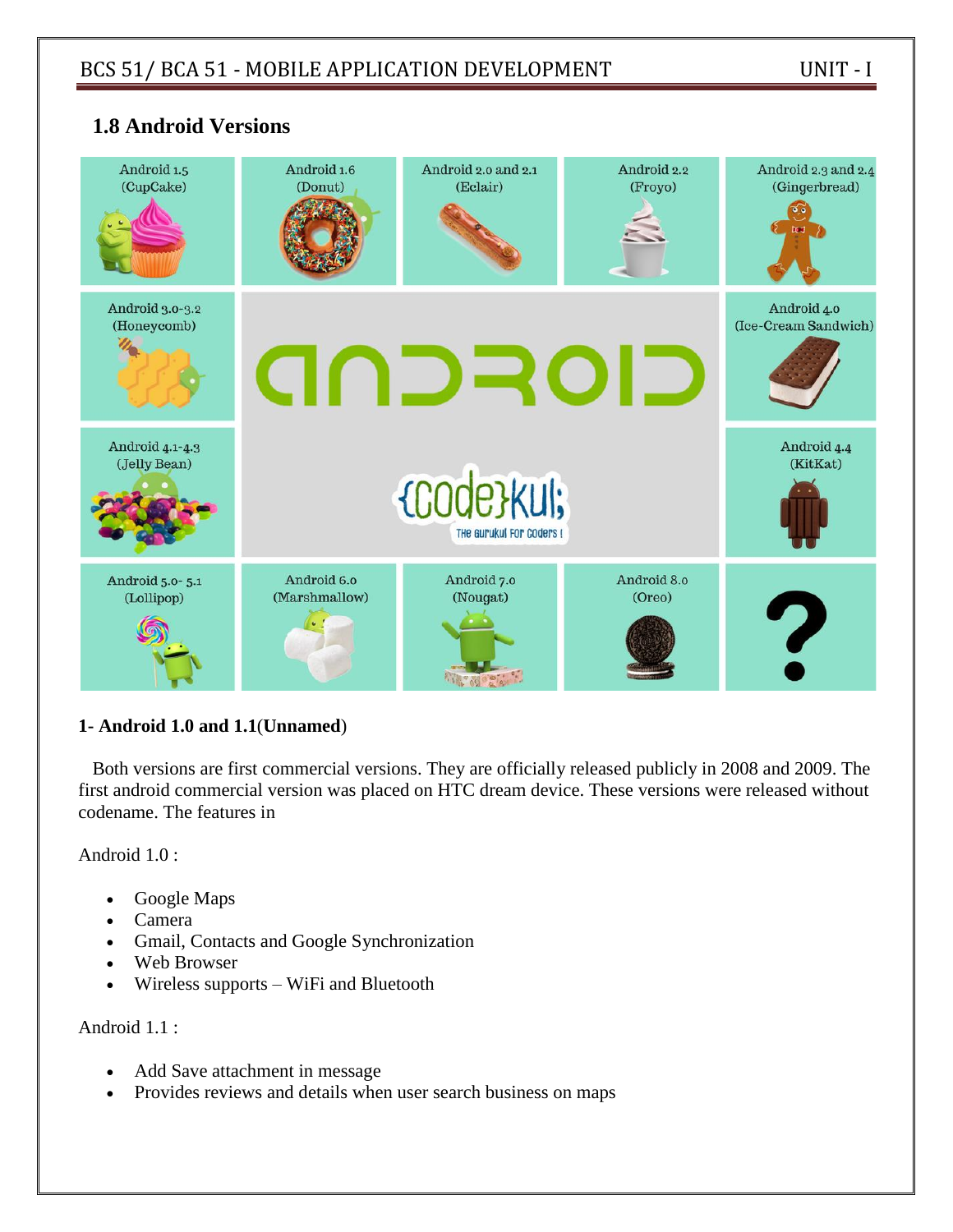## **2- Android 1.5 (CupCake)**

Android 1.5 was released in April 2009. This is first released codename with official name **"CupCake"**. It brought features in UI design and update several new features are.

- New upload service on YouTube and Picasa like Uploading Videos and Photos.
- Supporting in MPEG-4, Video recording
- Improving Web Browser-Copy and Paste facility

## **3- Android 1.6(Donut)**

The Android Version 1.6, Codename is **Donut**. It was released in Sept 2009. It including various features

- It supports large screen size
- Providing Gallery and Camera features.
- Improve speed in system apps

## **4- Android 2.0 and 2.1(Eclair)**

The codename for Android 2.0 is **Eclair**. It was brought in Oct 2009 and 2.1 version released in Dec 2009. There features:

- Update UI
- Support Live Wallpaper
- Support Bluetooth 2.1
- Improve Google map
- Minor API Changes

## **5- Android 2.2(Froyo)**

It was released in May 2010 with the codename is **Froyo**. There features :

- Support Animated GIF
- WiFi Support Hotspot functionality
- Speed improvements
- Upload file support in browser
- Support numeric and alphanumeric password

## **6- Android 2.3 and 2.4 (Gingerbread)**

**Gingerbread** came out on the market in December 2010. It was officially announced in Nexus S android phone which is Google co-developed with Samsung.

- Improve Copy-Paste Facility
- Updated UI design
- Social Networking Supports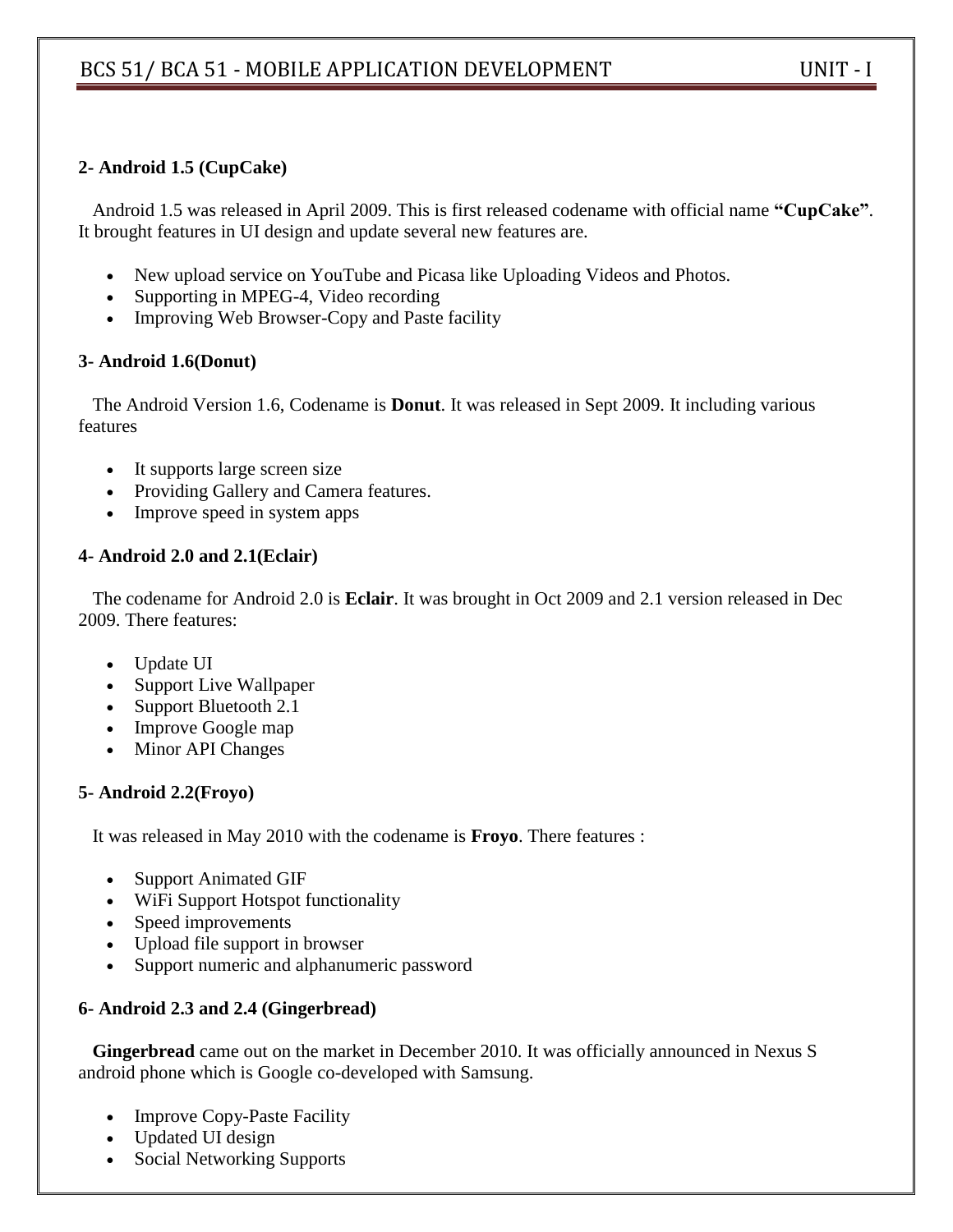Easy use of keyboard

## **7- Android 3.0, 3.1 and 3.2 (Honeycomb)**

Android 3.0 was released in February 2011 after that quickly followed by 3.1 and 3.2 in July and August of 2011.

- Gmail App improvements
- Updated 3D UI
- Media Sync from SD Card
- Google eBooks
- Google Talk Video Chat
- Support Adobe Flash in Browser
- High-performance WiFi Connections and Lock
- Chinese handwriting

#### **8-Android 4.0 (Ice-Cream Sandwich)**

**Ice-Cream Sandwich** was released in October 2011. It was Google's attempt synthesize Honeycomb. There are some features

Improved text input and spelling check

- WiFi direct
- Photo Decor facility
- Improve in keyboard correction
- Face Lock
- Improve in video recording resolution
- Camera performance
- Up to 16 tabs in web browser

#### **9- Android 4.1, 4.2 and 4.3 (Jelly Bean)**

Android 4.1 came out in July 2012. Its codename is **Jelly Bean**. ‗**Google now**' is the main feature of Jelly Bean. It is used to whenever we want to search data from your google account and location data from your Android device to compile the information you need it. Many others features are

- Voice search
- Smooth UI
- Improve camera application
- Security enhancement
- Voice typing
- Multiple user accounts on tablet only
- 4k resolution support
- Supporting Bluetooth Low Energy
- Bi-directional text and other language support
- Support USB audio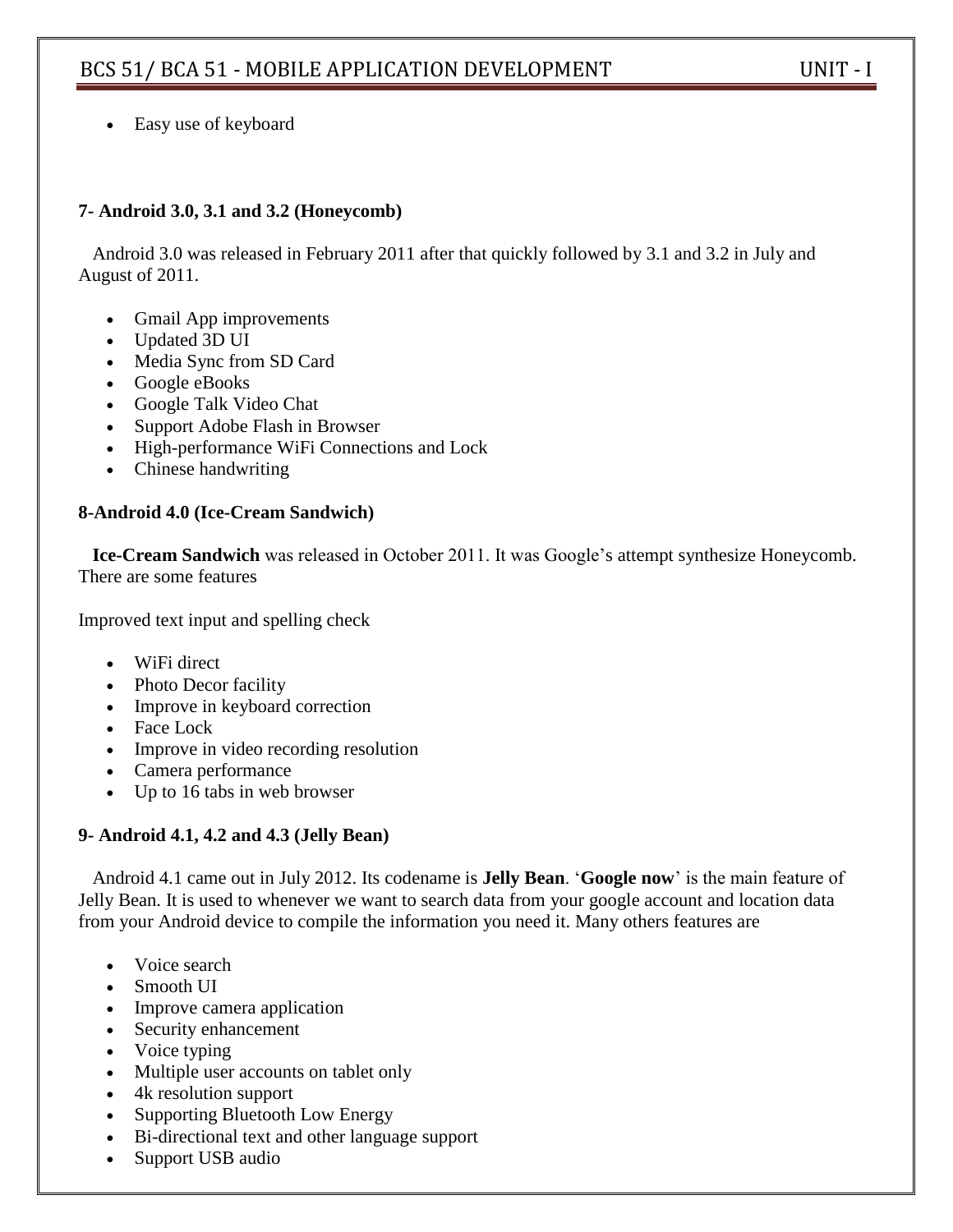- Lock screen improvement
- Set the volume of incoming calls ad showing message alert
- Native emoji support

## **10- Android 4.4 (KitKat)**

Android 4.4 as a name of **KitKat** announced by Google in September 2013. Features are:

- Screen Recording
- KitKat adds a feature in 'Google now'. Its name is 'OK Google'. "OK Google" allows access google now to the user without touching your mobile phone.
- GPS Support
- Offline music support
- UI updates for google map navigation and alarm.
- Also, introduce Emoji' to google keyboard.

## **11- Android 5.0 and 5.1 (Lollipop)**

Android 5.0 is called **Lollipop**. It was released in November 2014. Support ART ( Android RunTime)

- Save battery on some device
- Improvement in UI
- New material design
- Bug fixes
- Multiple sim card support
- High definition voice call

## **12- Android 6.0 (Marshmallow)**

**Marshmallow** came out in May 2015. It's new features are

- Fingerprint authentication
- USB Type C support
- Save battery-'Sleep Mode'
- App permission model-OPT(send request for permission)
- New Emoji's

## **13- Android 7.0 (Nougat)**

Android **Nougat** was released in August 2016. It was announced with native split-screen mode and data saver feature.

- Provide multitasking
- Providing multi-window mode
- Improve in storage manager
- Display touch improvement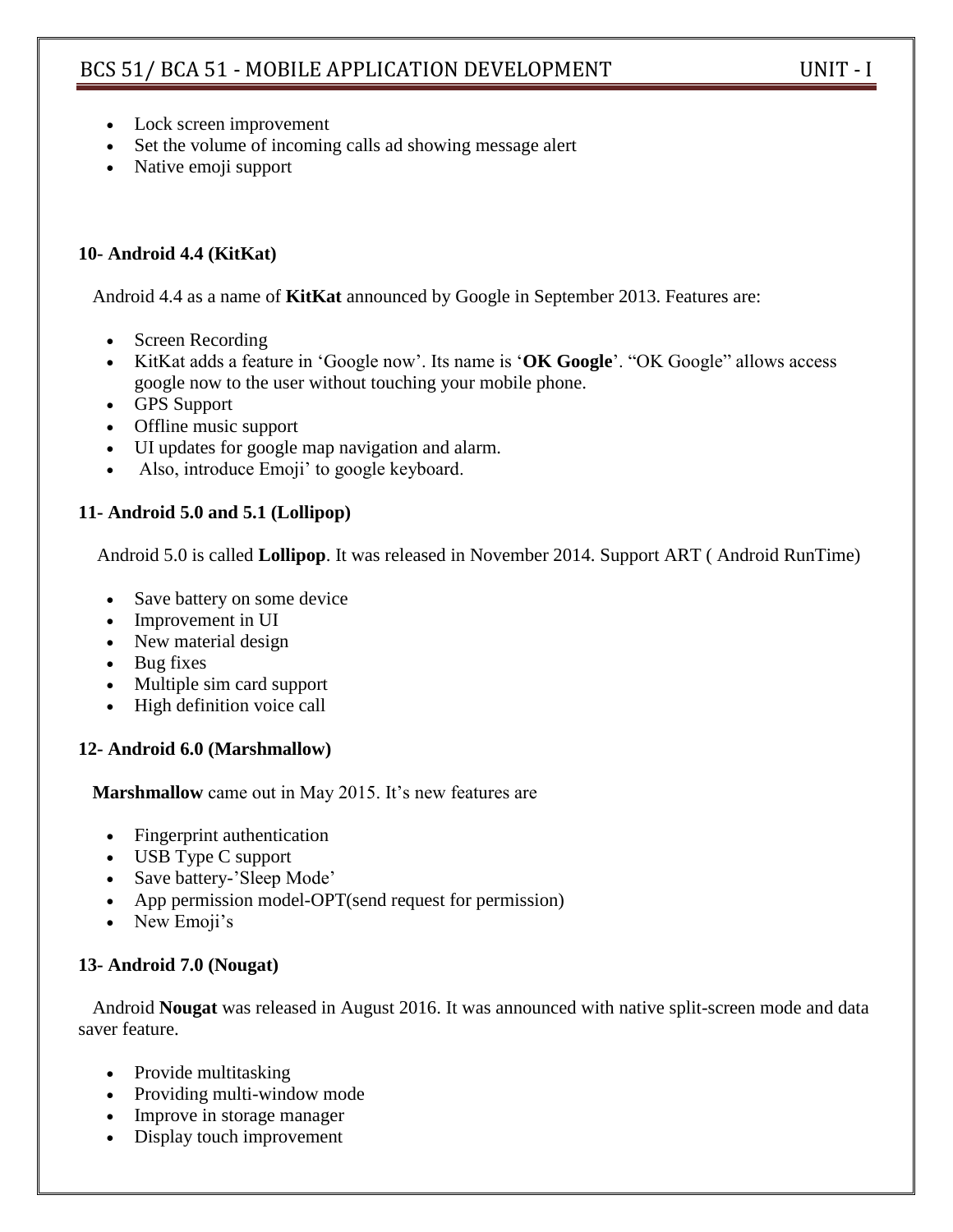#### **14- Android 8.0 (Oreo)**

After some of the version released in the market recently released Android 8.0 named is **Oreo** in August 2017. There some updated new features

- Support PIP(Picture-in-Picture)
- Multi-display support
- Google Play support
- Adaptive icons
- Improve notification system

#### **1.8.1 Android compatibility**

Android is designed to run on many different types of devices, from phones to tablets and televisions. As a developer, the range of devices provides a huge potential audience for your app. In order for your app to be successful on all these devices, it should tolerate some feature variability and provide a flexible user interface that adapts to different screen configurations.

Because Android is an open source project, any hardware manufacturer can build a device that runs the Android operating system. Yet, a **device is "Android compatible"** only if it can correctly run apps written for the *Android execution environment*. The exact details of the Android execution environment are defined by the [Android compatibility program](http://source.android.com/compatibility/overview.html) and each device must pass the Compatibility Test Suite (CTS) in order to be considered compatible.

A app developer, need not worry, whether a device is Android compatible, because only devices that are Android compatible include Google Play Store. So we can rest assured that users who install your app from Google Play Store are using an Android compatible device.

However, we do need to consider whether our app is compatible with each potential device configuration. Because Android runs on a wide range of device configurations, some features are not available on all devices. For example, some devices may not include a compass sensor. If your app's core functionality requires the use of a compass sensor, then our app is compatible only with devices that include a compass sensor.

Android's purpose is to establish an open platform for developers to build innovative apps.

• The Android Compatibility program defines technical details of the Android platform and provides tools for OEMs to ensure developer applications run on a variety of devices.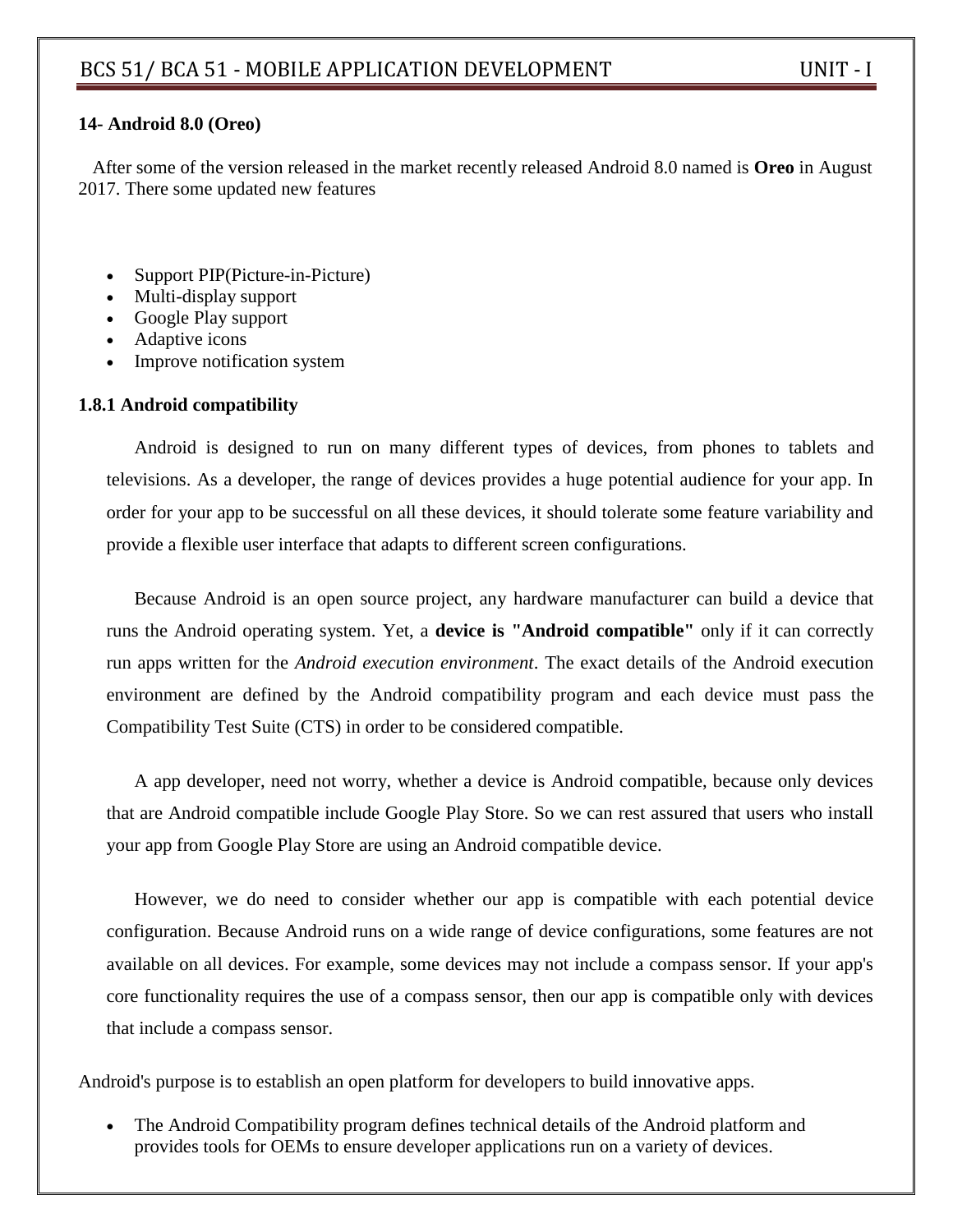- The Android SDK provides built-in tools for developers to clearly state the device features required by their applications.
- Google Play shows applications only to those devices that can properly run those applications.

To build an Android-compatible mobile device, follow this three-step process:

- Obtain the [Android software source code.](https://source.android.com/setup/index.html) This is the source code for the Android platform that you port to your hardware.
- Comply with the Android Compatibility Definition Document (CDD) [\(PDF,](https://source.android.com/compatibility/android-cdd.pdf) [HTML\)](https://source.android.com/compatibility/android-cdd.html). The CDD enumerates the software and hardware requirements of a compatible Android device.
- Pass the [Compatibility Test Suite \(CTS\).](https://source.android.com/compatibility/cts/) Use the CTS as an ongoing aid to evaluate compatibility during the development process.

After complying with the CDD and passing the CTS, your device is Android compatible, meaning Android apps in the ecosystem provide a consistent experience when running on your device.

Just as each version of the Android platform exists in a separate branch in the source code tree, there is a separate CTS and CDD for each version as well. The CDD, CTS, and source code are — along with your hardware and your software customizations — everything you need to create a compatible device.

#### **1.9 Android devices**

An Android device is a device that runs on the Android operating system. Android is an array of software intended for mobile devices that features an operating system, core applications and middleware.

An Android device may be a smartphone, tablet PC, e-book reader or any type of mobile device that requires an OS.

Within a short period, the Android platform became so popular that it surpassed Windows Mobile and Symbian for a number of applications. Various mobile device manufacturers embraced the Android platform due to its overwhelming popularity. The reasons behind this success are as follows:

- Cutting-edge technology offered by Google
- Extremely user friendly platform
- Can be used in smartphones as well as tablets
- Any user can do modifications to the platform as the Android SDK is open to users
- Availability of huge volume of applications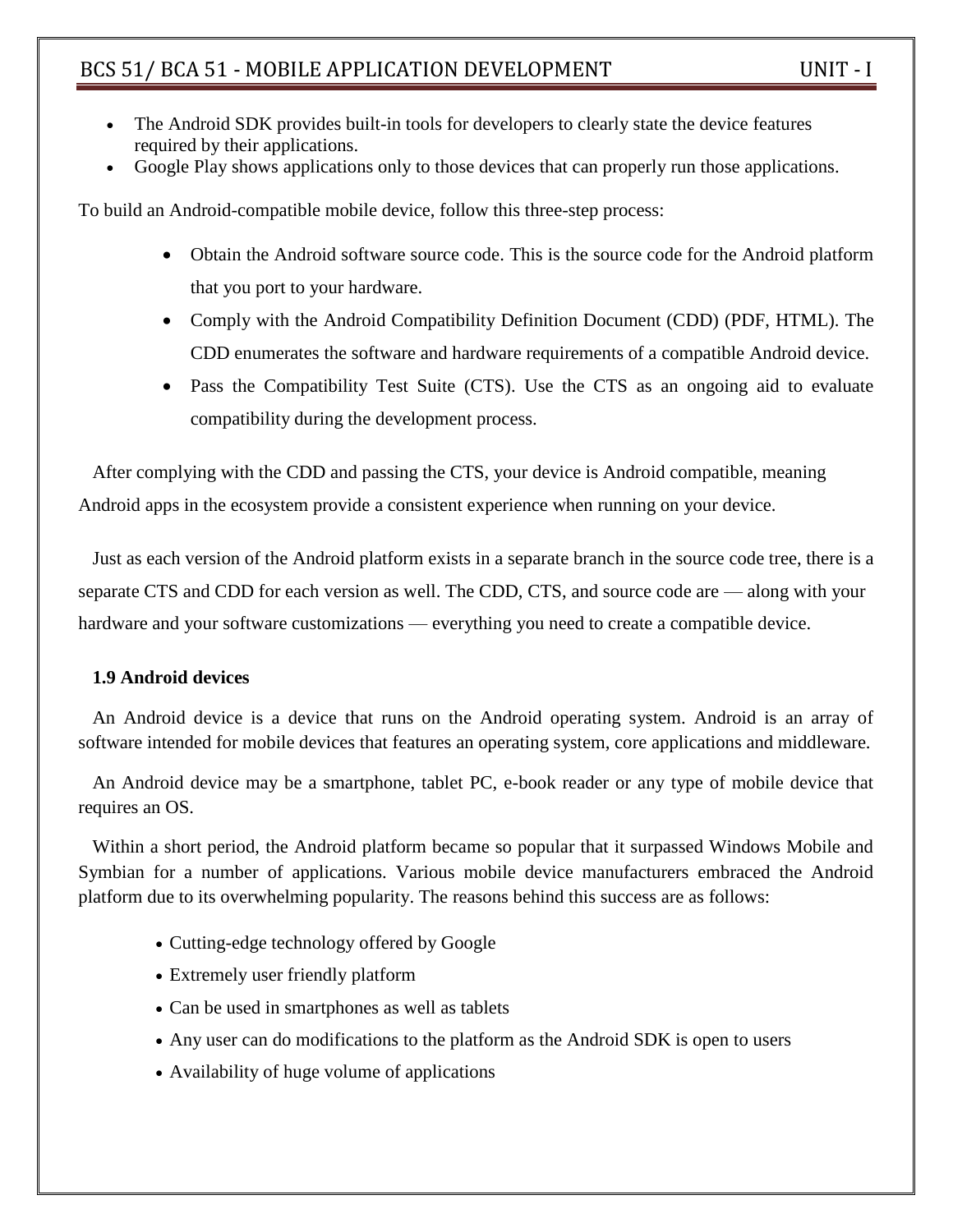## **1.10 Setting up software**

## **1.10.1 Set-up Java Development Kit (JDK)**

You can download the latest version of Java JDK from Oracle's Java site − [Java SE](http://www.oracle.com/technetwork/java/javase/downloads/index.html)  [Downloads.](http://www.oracle.com/technetwork/java/javase/downloads/index.html) You will find instructions for installing JDK in downloaded files, follow the given instructions to install and configure the setup. Finally set PATH and JAVA\_HOME environment variables to refer to the directory that contains **java** and **javac**, typically java\_install\_dir/bin and java\_install\_dir respectively.

If you are running Windows and installed the JDK in C:\jdk1.8.0\_102, you would have to put the following line in your C:\autoexec.bat file.

set PATH=C:\jdk1.8.0\_102\bin;%PATH% set JAVA\_HOME=C:\jdk1.8.0\_102

Alternatively, you could also right-click on *My Computer*, select *Properties*, then *Advanced*, then *Environment Variables*. Then, you would update the PATH value and press the OK button.

On Linux, if the SDK is installed in /usr/local/jdk1.8.0\_102 and you use the C shell, you would put the following code into your **.cshrc** file.

setenv PATH /usr/local/jdk1.8.0\_102/bin:\$PATH

setenv JAVA\_HOME /usr/local/jdk1.8.0\_102

Alternatively, if you use Android studio, then it will know automatically where you have installed your Java.

## **1.10.2 Android IDEs**

- There are so many sophisticated Technologies are available to develop android applications, the familiar technologies, which are predominantly using tools as follows
- [Android Studio](https://www.tutorialspoint.com/android/android_studio.htm)
- Eclipse IDE(Deprecated)
- **Android Studio Installation:**

1)First of all, Download android studio from this link: https://developer.android.com/studio/index.html

2)JDK 8 is required when developing for Android 5.0 and higher (JRE is not enough). To check if you have JDK installed (and which version), open a terminal and type javac -version. If the JDK is not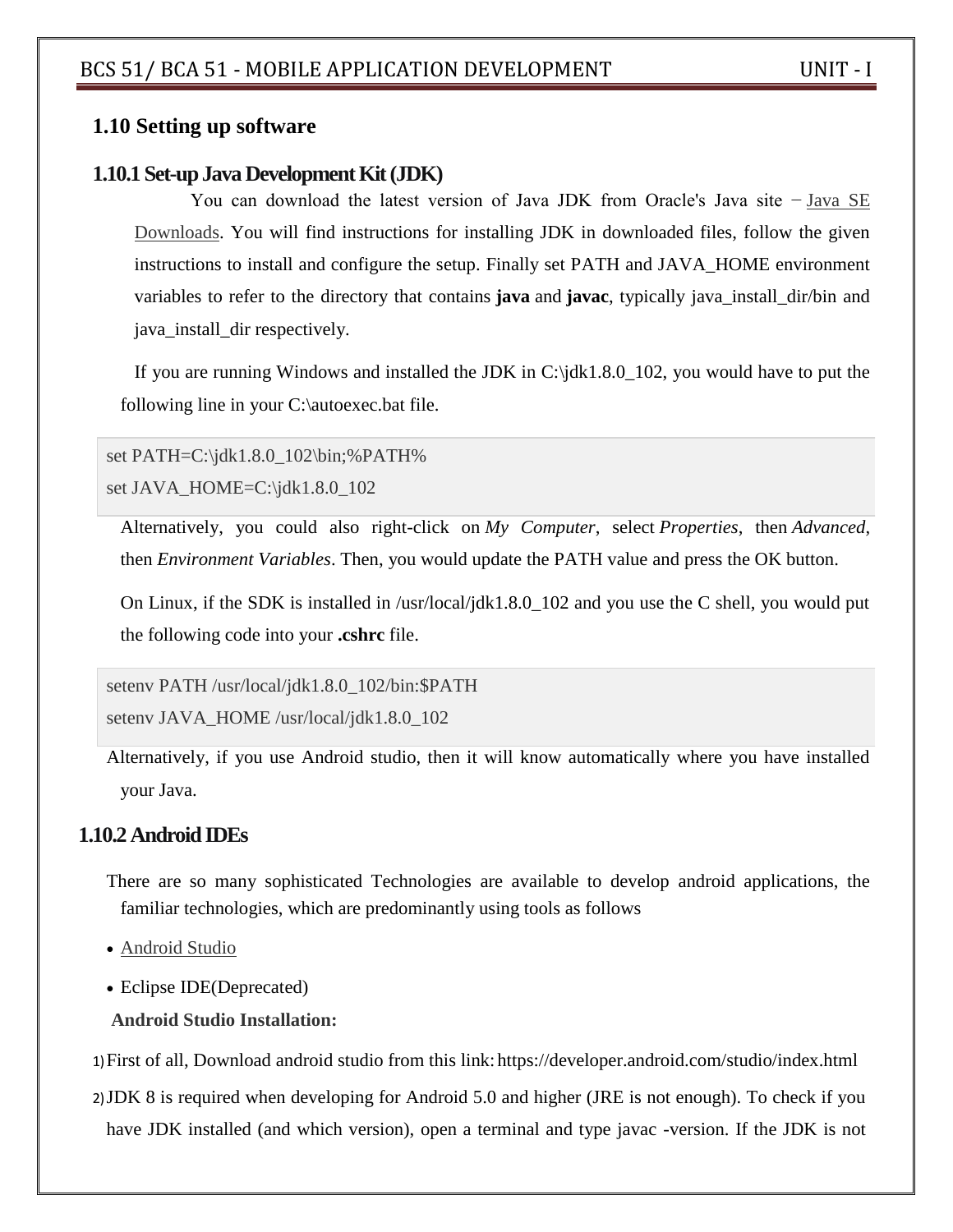available or the version is lower than 6, download it from this link.

#### **1.10.3 To set up Android Studio on Windows**

1.Launch the .exe file you just downloaded.

2. Follow the setup wizard to install Android Studio and any necessary SDK tools.

On some Windows systems, the launcher script does not find where Java is installed. If you encounter this problem, you need to set an environment variable indicating the correct location.

Select Start menu > Computer > System Properties > Advanced System Properties. Then open Advanced tab > Environment Variables and add a new system variable JAVA\_HOME that points to your JDK folder, for example C:\Program Files\Java\jdk1.8.x.( where x is version number).

#### **1.10.4 To set up Android Studio on Mac OSX**

1.Launch the .dmg file you just downloaded.

2.Drag and drop Android Studio into the Applicationsfolder.

3.Open Android Studio and follow the setup wizard to install any necessary SDKtools.

Depending on your security settings, when you attempt to open Android Studio, you might see a warning that says the package is damaged and should be moved to the trash. If this happens, go to System Preferences > Security & Privacy and under Allow applications downloaded from, select Anywhere. Then open Android Studio again.

If you need use the Android SDK tools from a command line, you can access them at:

#### **/Users/<user>/Library/Android/sdk/**

#### **1.10.5 To set up Android Studio on Linux**

1.Unpack the downloaded the Android SDK Manager in one of the following ways:

- In Android Studio, click SDK Manager in the toolbar.
- If you're not using Android Studio:

2.Windows: Double-click ZIP file into an appropriate location for your applications.

3.To launch Android Studio, navigate to the android-studio/bin/ directory in a terminal and execute studio.sh. You may want to add android-studio/bin/ to your PATH environmental variable so that you can start Android Studio from any directory.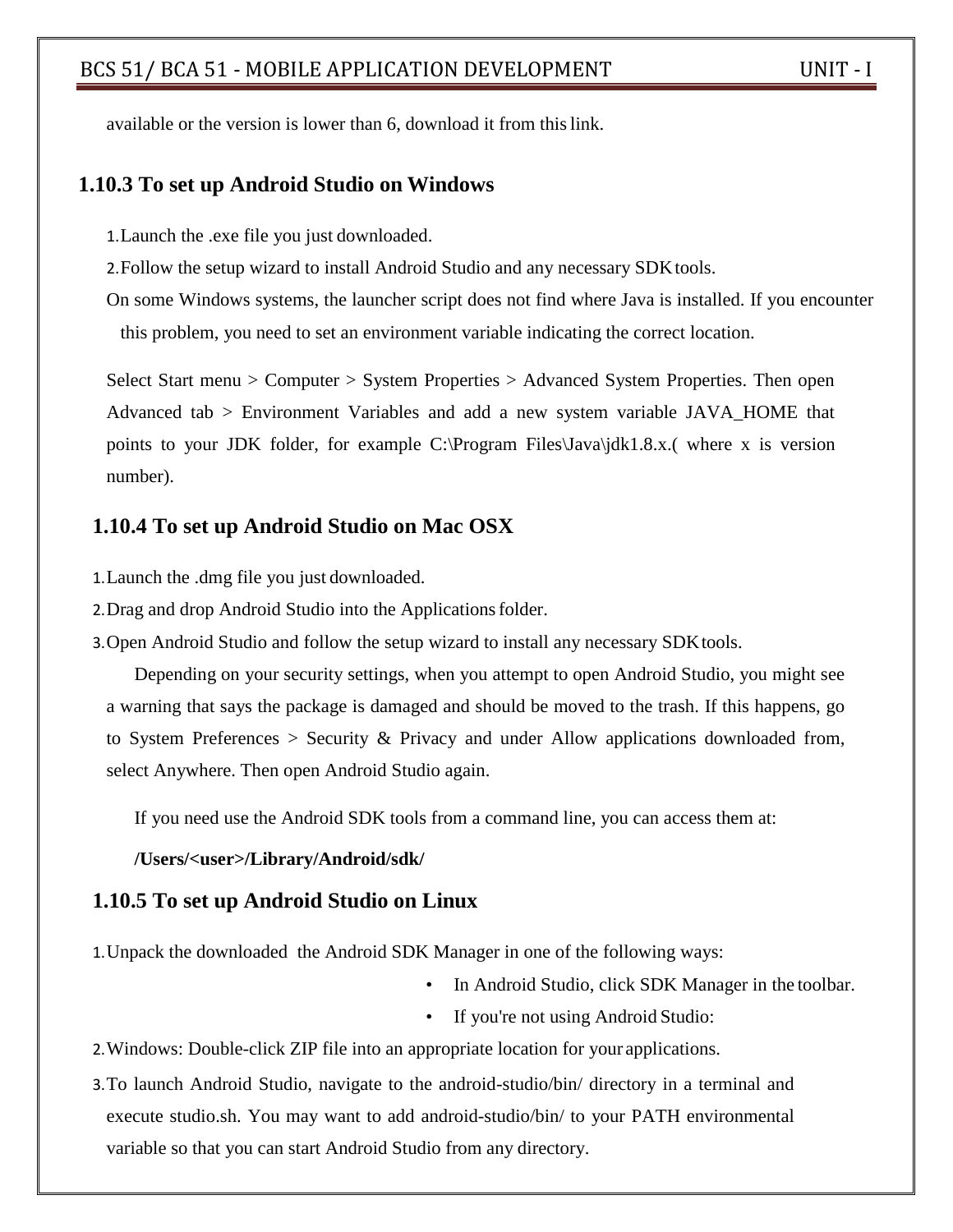4.Follow the setup wizard to install any necessary SDK tools.

- Android Studio is now ready and loaded with the Android developer tools, but there are still a couple packages you should add to make your Android SDK complete.
- 3)The SDK separates tools, platforms, and other components into packages you can download as needed using the Android SDK Manager. Make sure that you have downloaded all these packages.

To start adding packages, launch the SDK Manager.exe file at the root of the Android SDK directory.

#### **1.10.6 XML**

[XML](https://abhiandroid.com/ui/xml/) stands for Extensible Markup Language. [XML](https://abhiandroid.com/ui/xml/) is a markup language much like [HTML](https://abhiandroid.com/ui/html/) used to describe data. [XML](https://abhiandroid.com/ui/xml/) tags are not predefined in XML. We must define our own Tags. Xml as itself is well readable both by human and machine. Also, it is scalable and simple to develop. In Android we use xml for designing our layouts because xml is lightweight language so it doesn't make our layout heavy.

In this article we will go through the basic concepts of xml in Android and different XML files used for different purpose in Android. This will help you in writing a UI code to design your desired user interface.

The whole concept of [Android User Interface](https://abhiandroid.com/ui/) is defined using the hierarchy of View and ViewGroup objects. A ViewGroup is an invisible container that organizes child views. These child views are other widgets which are used to make the different parts of UI. One ViewGroup can have another ViewGroup as an child element as shown in the figure given below:

## **1.11 Android Architecture**

**A**ndroid architecture **or** Android software stack **is categorized into five parts:**

- 1. Linux Kernel
- 2. Native Libraries (middleware),
- 3. Android Runtime
- 4. Application Framework
- 5. Applications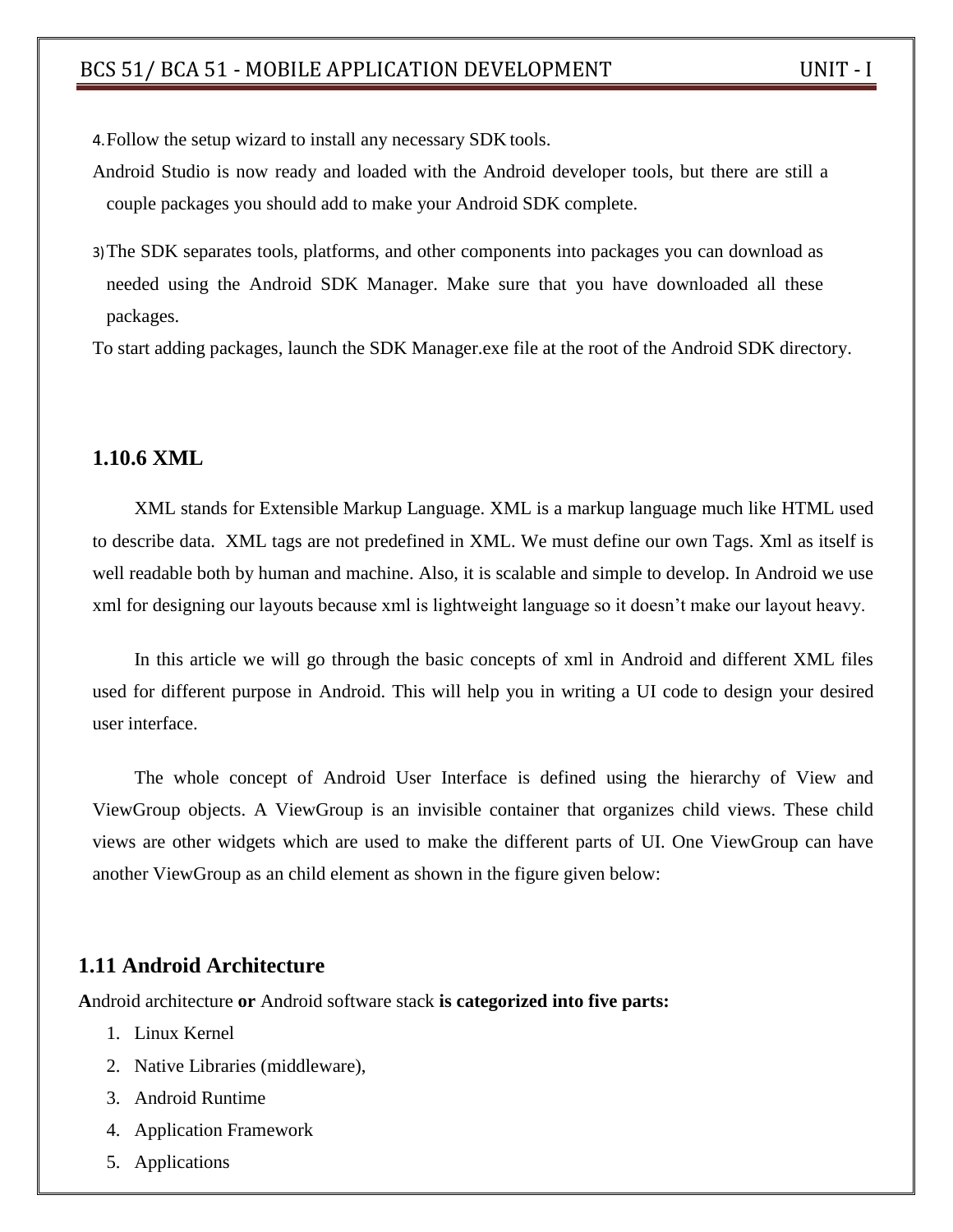

#### **1) Linux kernel**

It is the heart of android architecture that exists at the root of android architecture. **Linux kernel** is responsible for device drivers, power management, memory management, device management and resource access.

#### **2) Native Libraries**

On the top of linux kernel, their are **Native libraries** such as WebKit, OpenGL, FreeType, SQLite, Media, C runtime library (libc) etc.

The WebKit library is responsible for browser support, SQLite is for database, FreeType for font support, Media for playing and recording audio and video formats.

## **1. The Android runtime:**

The Android runtime consist of core libraries of Java and ART(the Android RunTime). Older versions of Android (4.x and earlier) had Dalvik runtime.

## **2. Open GL(graphics library):**

This cross-language, cross-platform application program interface (API) is used to produce 2D and 3D computer graphics.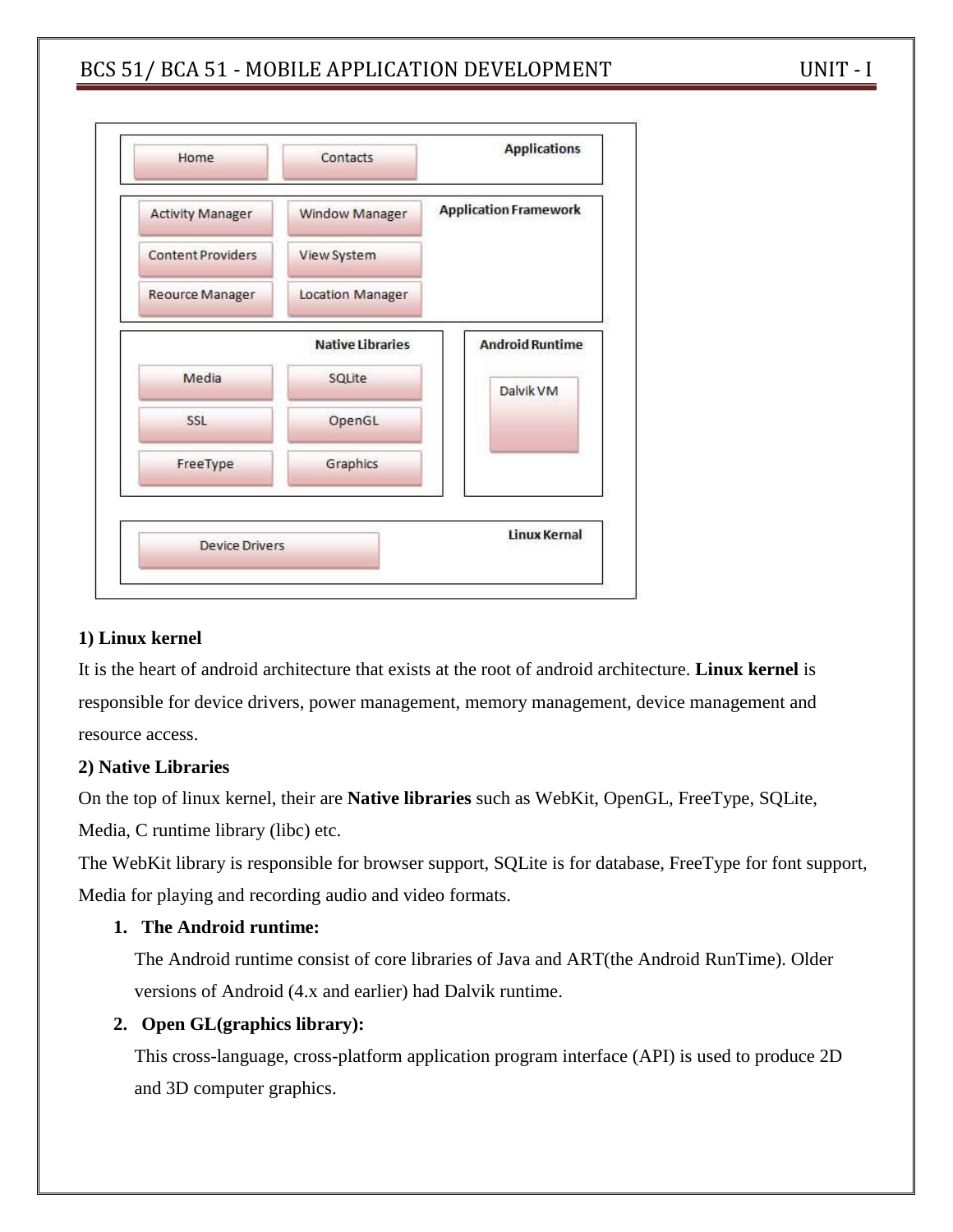## **3. WebKit:**

This open source web browser engine provides all the functionality to display web content and to simplify page loading.

## **4. Media frameworks:**

These libraries allow you to play and record audio and video.

## **5. Secure Socket Layer (SSL):**

These libraries are there for Internet security.

## **3) Android Runtime**

In android runtime, there are core libraries and DVM (Dalvik Virtual Machine) which is responsible to run android application. DVM is like JVM but it is optimized for mobile devices. It consumes less memory and provides fast performance.

This is the third section of the architecture and available on the second layer from the bottom. This section provides a key component called **Dalvik Virtual Machine** which is a kind of Java Virtual Machine specially designed and optimized for Android.

The Dalvik VM makes use of Linux core features like memory management and multi-threading, which is intrinsic in the Java language. The Dalvik VM enables every Android application to run in its own process, with its own instance of the Dalvik virtual machine.

The Android runtime also provides a set of core libraries which enable Android application developers to write Android applications using standard Java programming language.

# **4) Android Framework**

On the top of Native libraries and android runtime, there is android framework. Android framework includes **Android API's** such as UI (User Interface), telephony, resources, locations, Content Providers (data) and package managers. It provides a lot of classes and interfaces for android application development.

The Android framework includes the following key services −

- **Activity Manager** − Controls all aspects of the application lifecycle and activity stack.
- **Content Providers** − Allows applications to publish and share data with other applications.
- **Resource Manager** − Provides access to non-code embedded resources such as strings, color settings and user interface layouts.
- **Notifications Manager** − Allows applications to display alerts and notifications to the user.
- **View System** − An extensible set of views used to create application user interfaces.